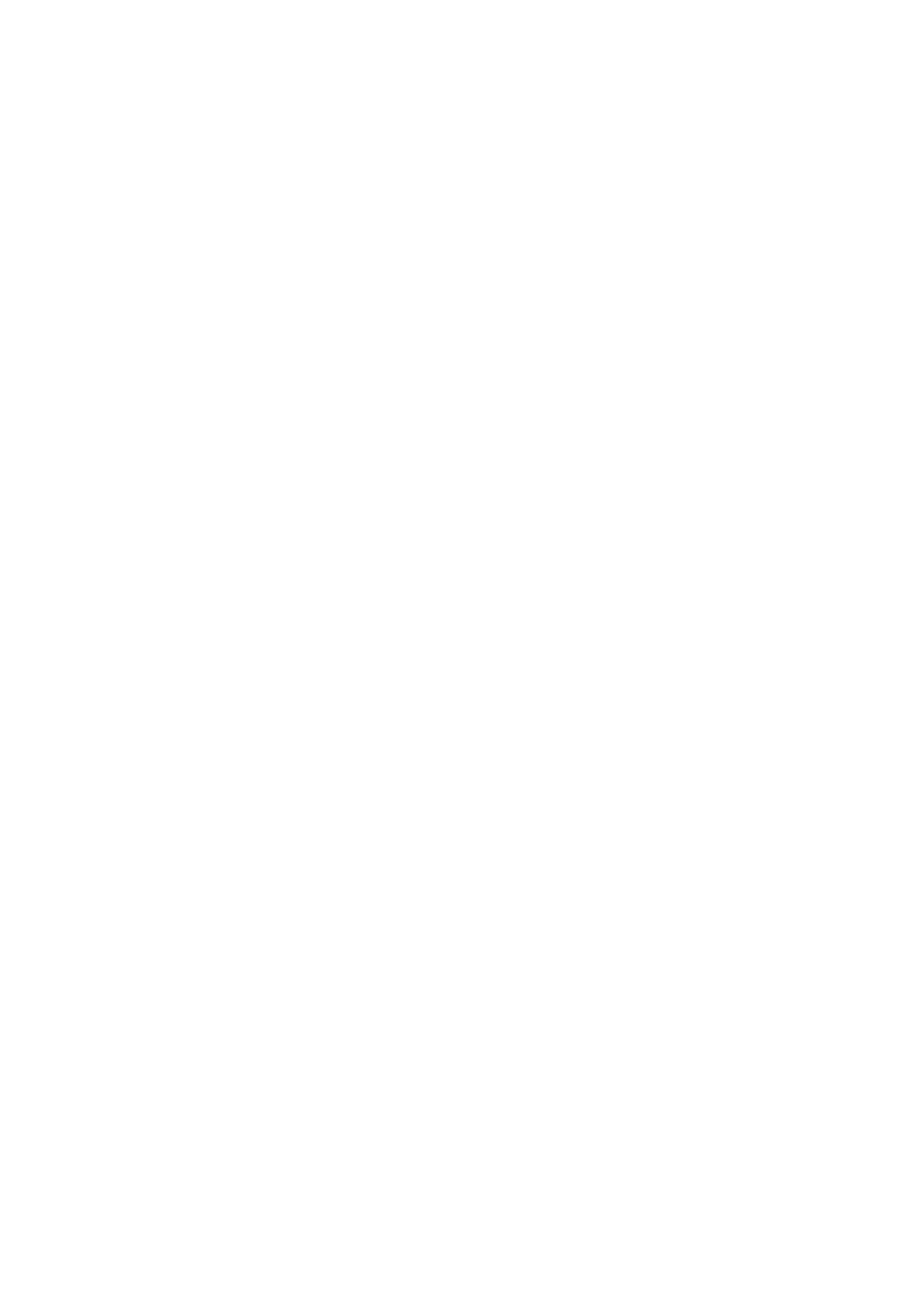# <span id="page-2-0"></span>Ministerial Foreword

Rape is a horrific crime that can ruin lives. Last year, 435,000 people suffered rape or sexual violence. But despite progress in recent years, it is estimated that up to 9 in 10 cases of rape go unreported and 38 per cent of serious sexual assault victims tell no one about their experience. The long term effects of rape on its victims can include depression, anxiety, post traumatic stress disorder, drug and substance misuse, self-harm and suicide. But things can be different. The simple fact is that when victims receive the support they need when they need it, they are much more likely to take positive steps to recovery. This should be our goal.

To help government improve its response to rape, Baroness Stern last year conducted an independent review into the treatment of rape complaints by public authorities. The review looked at the complete process of handling rape complaints – from the moment a rape is first reported until the case is concluded. It also looked at broader policy issues around our response to rape and sexual violence, taking in both the role of misunderstandings and myths about rape in how cases are dealt with, and looking beyond the criminal justice system to victims' support and services.

We are extremely grateful to Baroness Stern for all her work in this area, the result of which is a wide-ranging and authoritative report that has made a valuable contribution to our work on rape. The report's recommendations form the foundation of our future work to improve the way rape complaints are handled at every stage of the

process and, also, to strengthen our approach to prevention. A clear understanding of the nature and extent of rape will help all partners in preventing violence from occurring, in ensuring victims are properly supported and in holding perpetrators fully accountable for their crimes. We are committed to this approach.

Our commitment to tackling rape does not stop at the borders of the UK. Women and children are disproportionately affected in situations of conflict and post-conflict where they face a high risk of sexual violence. Rape is increasingly used as a weapon of war. Our action plan to tackle violence against women and girls, published alongside our response to Baroness Stern's review, sets out our commitment to tackling sexual violence and rape at an international level.

We have already begun work on many of the actions set out in this response and, last month, we announced £10.5 million of funding over the next three years for centres which provide specialist care to ensure that those traumatised by rape and sexual violence receive the specialist support they need. But we recognise that there is much more work to do. This is a long-tem issue which needs a long-term solution and we are determined to ensure that victims of rape should be given the support they need to get their lives back on track.

Working together, we can make a difference.

Rt Hon Theresa May MP and Lynne Featherstone MP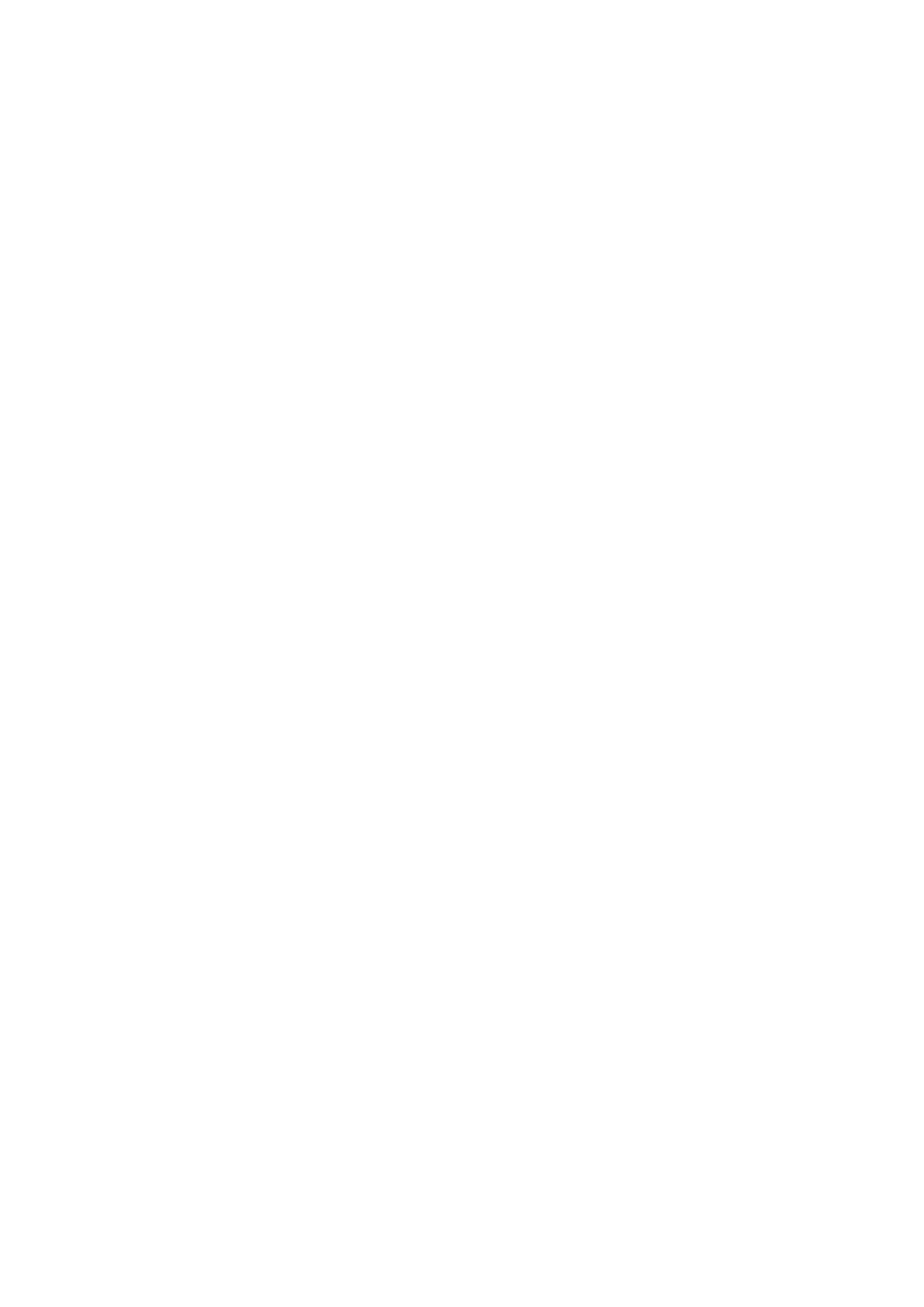# **Contents**

| <b>Ministerial Foreword</b>            | 3  |
|----------------------------------------|----|
| Contents                               | 5  |
| Introduction                           | 7  |
| Understanding sexual violence          | 10 |
| Supporting victims                     | 12 |
| An effective criminal justice response | 7  |
| Accountability and governance          | 22 |
| Summary of responses                   | 24 |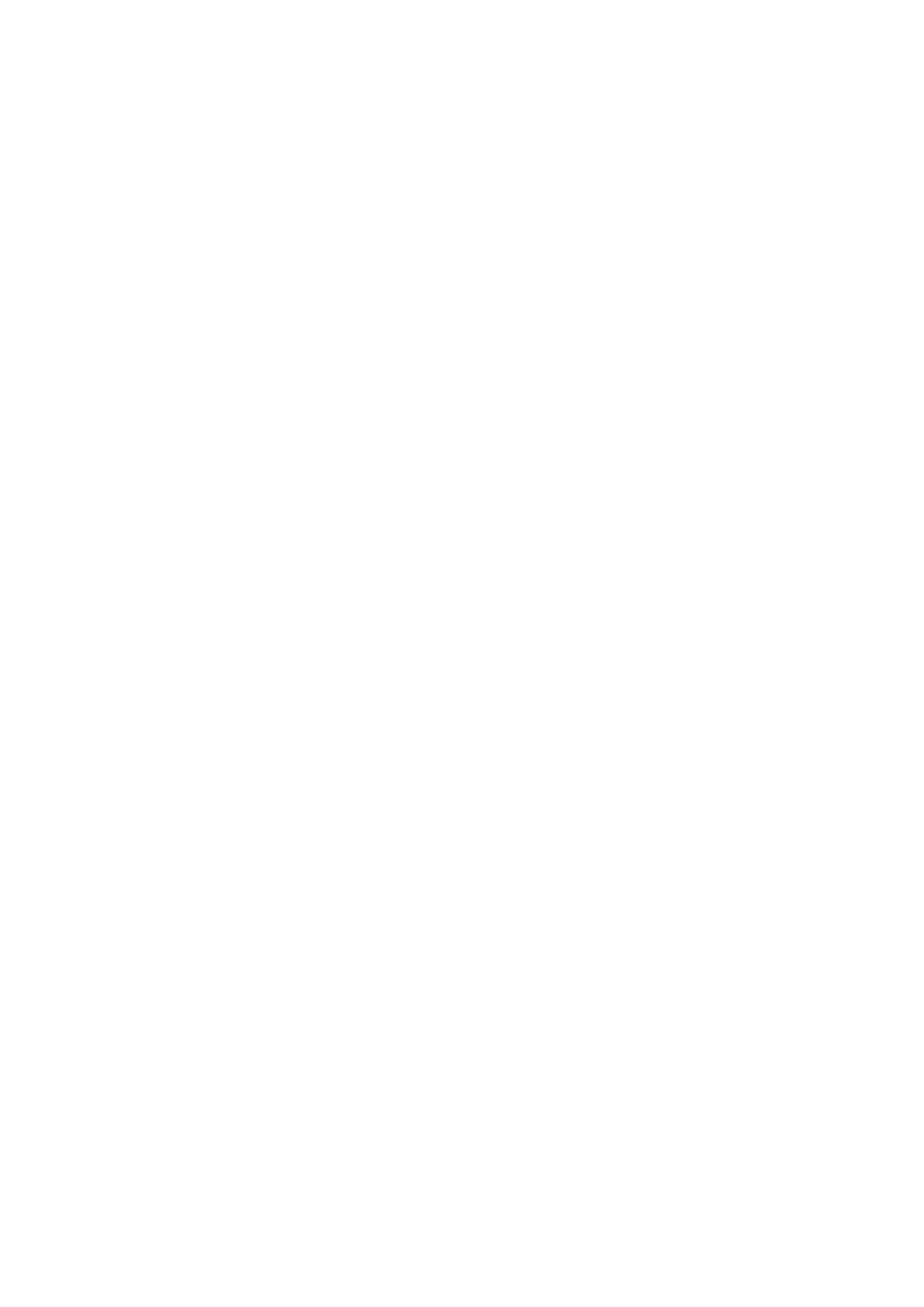# <span id="page-6-0"></span>Introduction

Baroness Stern was commissioned by Jacqui Smith, then Home Secretary, and Harriet Harman, then Minister for Equalities, in November 2009 to conduct an independent review into how rape complaints are handled by public authorities in England and Wales. She was asked to consider how to encourage more victims to report rape, how to improve the response of the criminal justice system and the conviction rate in line with the principles of justice long established in the UK, and how to build confidence and satisfaction in the handling of rape cases. The formal terms of reference for the review were:

- to examine the response of the public authorities to rape complaints and examine how more victims can be encouraged to report;
- to explore ways in which the attrition rate in criminal cases can be reduced, and how to fairly increase the conviction rate;
- to identify how to increase victim and witness satisfaction, and confidence in the criminal justice system in addressing rape;
- to explore public and professional attitudes to rape and how they impact on outcomes;
- to utilise findings and information available from other relevant work, particularly the work on victims' experience being led by Sara Payne and the independent Taskforce on the health aspects of violence against women

and children, led by Professor Sir George Alberti, avoiding unnecessary duplication; and

• to make recommendations, with particular reference to improving the implementation of current policies and procedures.

Baroness Stern published her report in March 2010 and made 23 recommendations. The review recognised the progress that had been made in recent years in improving services to rape victims and concluded that many of the policies that had been put in place were the right ones. However, the review also highlighted the patchy nature of implementation across the country. While recognising that local areas must have the freedom to design their services and operations to meet their circumstances, the Stern Review called for a consistent approach that victims could rely on. This includes the need to recognise the harm that rape victims have suffered and that 'society has a positive responsibility to help and to protect, aside from the operation of criminal law'<sup>1</sup>. In addition, the review was critical of the way in which incomparable statistics had overtaken the debate around rape, the extent to which they had obscured the reality of criminal justice outcomes and their likely impact on the confidence of victims to report.

<sup>1</sup> Baroness Stern, A report by Baroness Vivien Stern CBE of an independent review into how rape complaints are handled by public authorities in England and Wales (Home Office, 2010).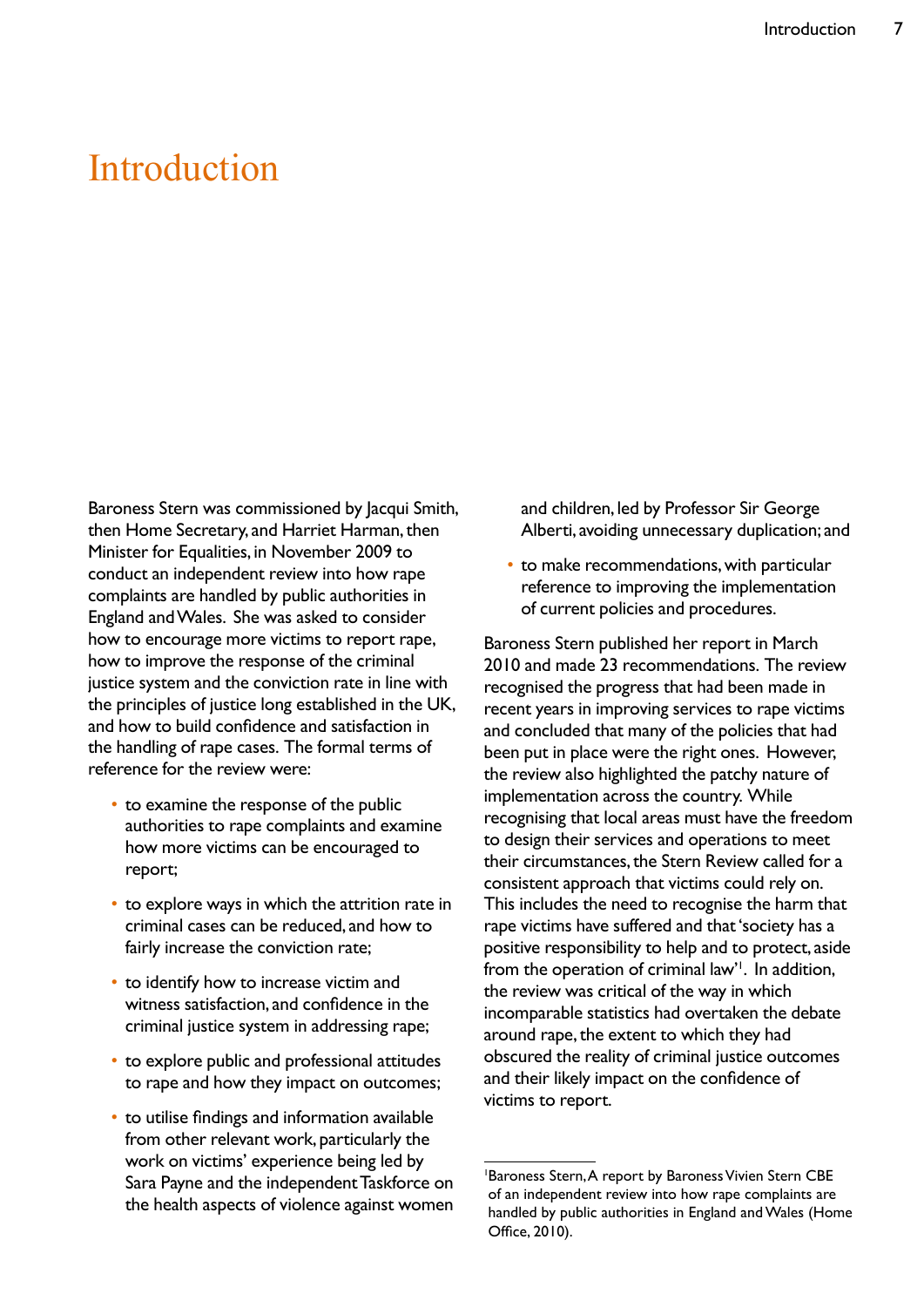The government welcomes these conclusions, and the body of work that has gone into providing a wide-ranging and authoritative report on rape. We note the extent to which the review has been supported by all those who deal with rape, most notably those experts who sit in the voluntary and community sector. We also welcome the way in which the review has brought to a head a number of issues that have hampered efforts to improve the state's response to rape and rape victims for a number of years.

We are clear that the response to rape victims needs to continue to improve. Our focus is on the rights and welfare of the victim and we are committed to ensuring that every victim of rape has access to appropriate support. That is why we have committed to improving funding for sexual violence support services by providing sustainable funding for rape crisis centres and supporting the opening of new centres. In January, we also launched the General Fund, which was open to all charities which support the most serious and vulnerable victims and those who are persistently targeted victims This aims to build capacity across the whole of the victims' sector and to support it during the transition to a locally commissioned model. We have also published our strategic vision on ending violence against women and girls, and supporting action plan. This sets out our focus on prevention and on ensuring that there are sufficient support services for the victims of these crimes, as well as improving our criminal justice response to prevent further harm.

# Why does the response to rape still matter?

Much has been done to change the status of, and response to, allegations of rape. Legislation has been introduced to govern what elements of their lifestyle a victim may be asked about at court; special measures have been introduced that respect the victim's dignity and spare them the ordeal of facing their attacker in an open courtroom. There have been two independent thematic inspections of the police and the Crown Prosecution Service, with a further inspection finalising its conclusions at the time of this publication. Training for the police and

prosecutors has been overhauled, and specialisms introduced. New approaches to supporting victims have been piloted and mainstreamed. Awareness and understanding of what rape is, who can be a victim and who is responsible have grown significantly.

And yet, we know that somewhere in the region of 89 per cent of rapes go unreported<sup>2</sup>. 38 per cent of victims of serious sexual assault since the age of  $16$  tell no-one about their experience<sup>3</sup>. Some 3.2 million women in England and Wales have been sexually assaulted at some point since the age of 164 , and 38 per cent of all rapes recorded by the police are committed against children under 16 years of age<sup>5</sup>. Alongside the statistics is the reality of what these crimes mean for victims: long term effects can include depression, anxiety, post traumatic stress disorder, drug and substance misuse, self-harm and suicide. Each adult rape is estimated to cost over £96,000 in its emotional and physical impact on the victims, lost economic output due to convalescence, treatment costs to health services and costs incurred in the criminal justice system<sup>6</sup>.

And what of our understanding of rape? Rape is the intentional penetration of the vagina, anus or mouth of another person without their consent,

<sup>2</sup> Smith, K. (Ed), Coleman, K., Eder, S. and Hall, P. (2011) Homicides, Firearm Offences and Intimate Violence 2009/10 (Supplementary Volume 2 to Crime in England and Wales 2009/10) Home Office Statistical Bulletin 01/11, Table 3.12.

<sup>3</sup> ibid.

<sup>4</sup> Smith, K. (Ed), Coleman, K., Eder, S. and Hall, P. (2011) Homicides, Firearm Offences and Intimate Violence 2009/10 (Supplementary Volume 2 to Crime in England and Wales 2009/10) Home Office Statistical Bulletin 01/11, Table 3.02.

<sup>5</sup> Flatley, J., Kershaw, C., Smith, K., Chaplin, R. and Moon, D. (Eds.) (2010) Crime in England and Wales 2009/10. Home Office Statistical Bulletin 12/10, Table 2.04. 6 Home Office, 2005. The economic and social costs of crime against individuals and households 2003/04. Figures from this report were up rated to 2009 prices as follows: The physical and emotional cost component of this estimate was up rated to account for growth in nominal income - this reflects changes in prices and evidence that health quality is a normal good and hence the costs of negative health impacts rise with real income. Other costs were up rated for inflation only using the GDP deflator series published by HMT.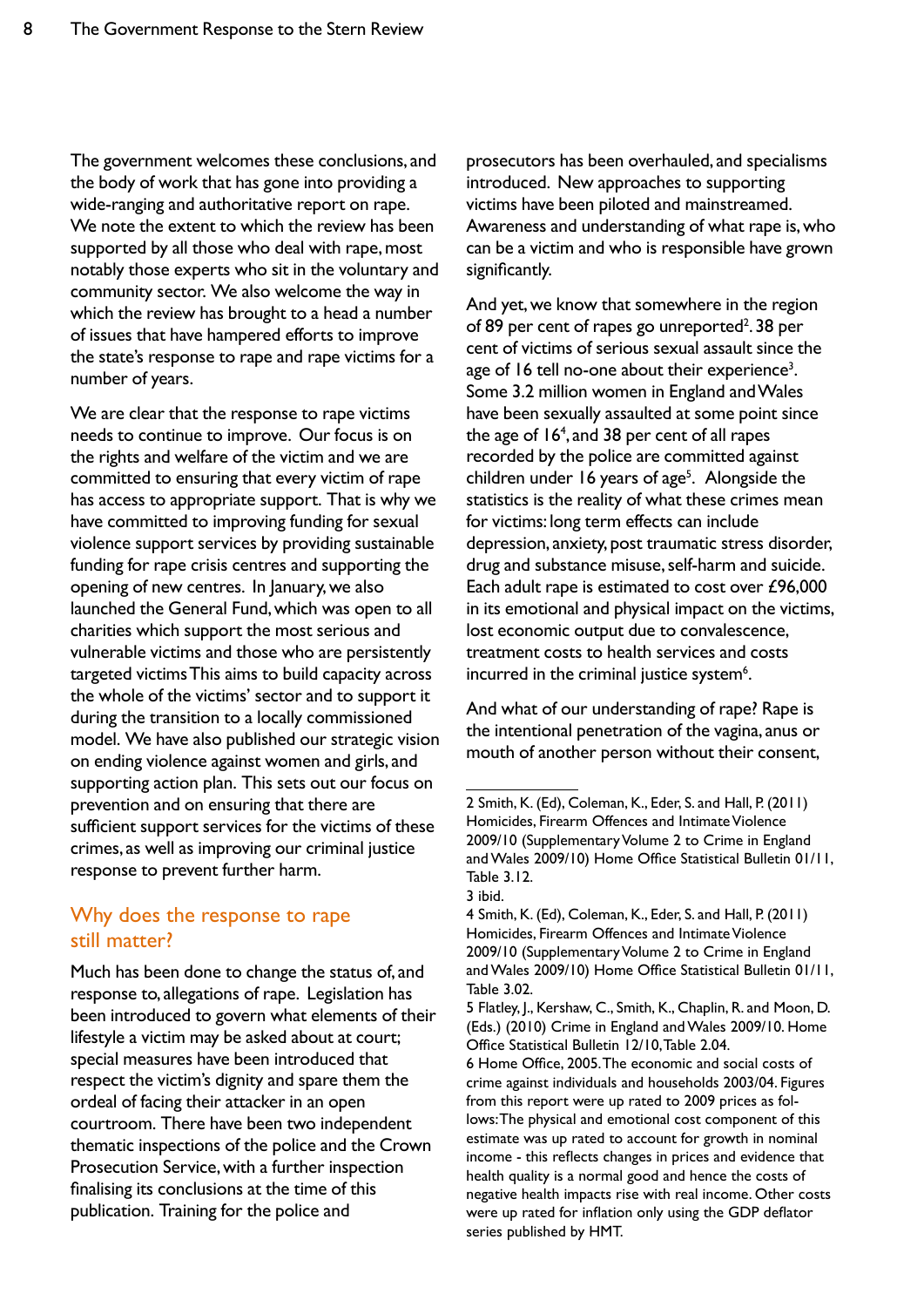and when the perpetrator does not reasonably believe that they consent. Consent, the fundamental basis of the 2003 Sexual Offences Act, is still misunderstood and many 'rape myths' commonly held. For example many still believe that rape is an offence committed by strangers and it cannot be rape when the sexual violence occurs within marriage or a committed relationship: in fact the most common perpetrators in incidents of serious sexual assault against women are current or ex-partners (54 per cent  $)^7$ . Other 'myths' include that there must be physical force used in rape. Whilst some degree of physical force was used in 64 per cent of cases<sup>8</sup>, the victim was beaten by the offender in only 9 per cent cases. Equally, it is widely assumed that a victim of rape will be obviously upset, but there is no 'right' reaction to rape. Symptoms of Rape Trauma Syndrome include recurrent and intrusive recollections of the rape, numbing of general responses, feelings of detachment and estrangement, difficulty sleeping, and outbursts of anger.

Furthermore, there is much that victims and victims' organisations tell us about how the system can treat individual complainants and the harm that can result from a failure to deal with rape allegations seriously, swiftly and effectively. This government is determined to see further improvement in the care that such vulnerable victims have a right to expect.

# The focus of this response

Baroness Stern made it clear that her review was focused on all victims of rape. Indeed, the review highlights the additional barriers that some victims may face, either because of their gender, race, age, religion or belief, sexual orientation, because of disabilities which may prevent them from accessing the services they need, or simply as a result of assumptions made about their lifestyles.

We recognise these points, and the government's response therefore takes the same approach: we are concerned here with all victims. We have published our strategic vision for tackling violence against women and girls in recognition of the impact of gender-based violence as both a cause and consequence of gender inequality. However, we remain clear that all victims are entitled to the support they need, that men are victims of rape and sexual violence also, and our response to these recommendations set out in this document is therefore based on that recognition. The use of the term 'victim' relates to all victims, not just women and girls.

In addition, while the Stern Review focused on rape, many of the conclusions and recommendations have equal value in relation to other forms of sexual violence. We therefore often refer to rape and sexual violence throughout the document to indicate our intention that these improvements should apply not only to rape but to all forms of sexual violence.

For the purposes of the response, we have grouped the recommendations into four key themes: i) understanding sexual violence; ii) supporting victims; iii) an effective criminal justice response; and iv) accountability and governance. We have included a summary of our responses to the recommendations in numerical order in the table at the end.

<sup>7</sup> Smith, K. (Ed), Coleman, K., Eder, S. and Hall, P. (2011) Homicides, Firearm Offences and Intimate Violence 2009/10 (Supplementary Volume 2 to Crime in England and Wales 2009/10) Home Office Statistical Bulletin 01/11.

<sup>8</sup> Based on analysis of 2009/10 BCS data.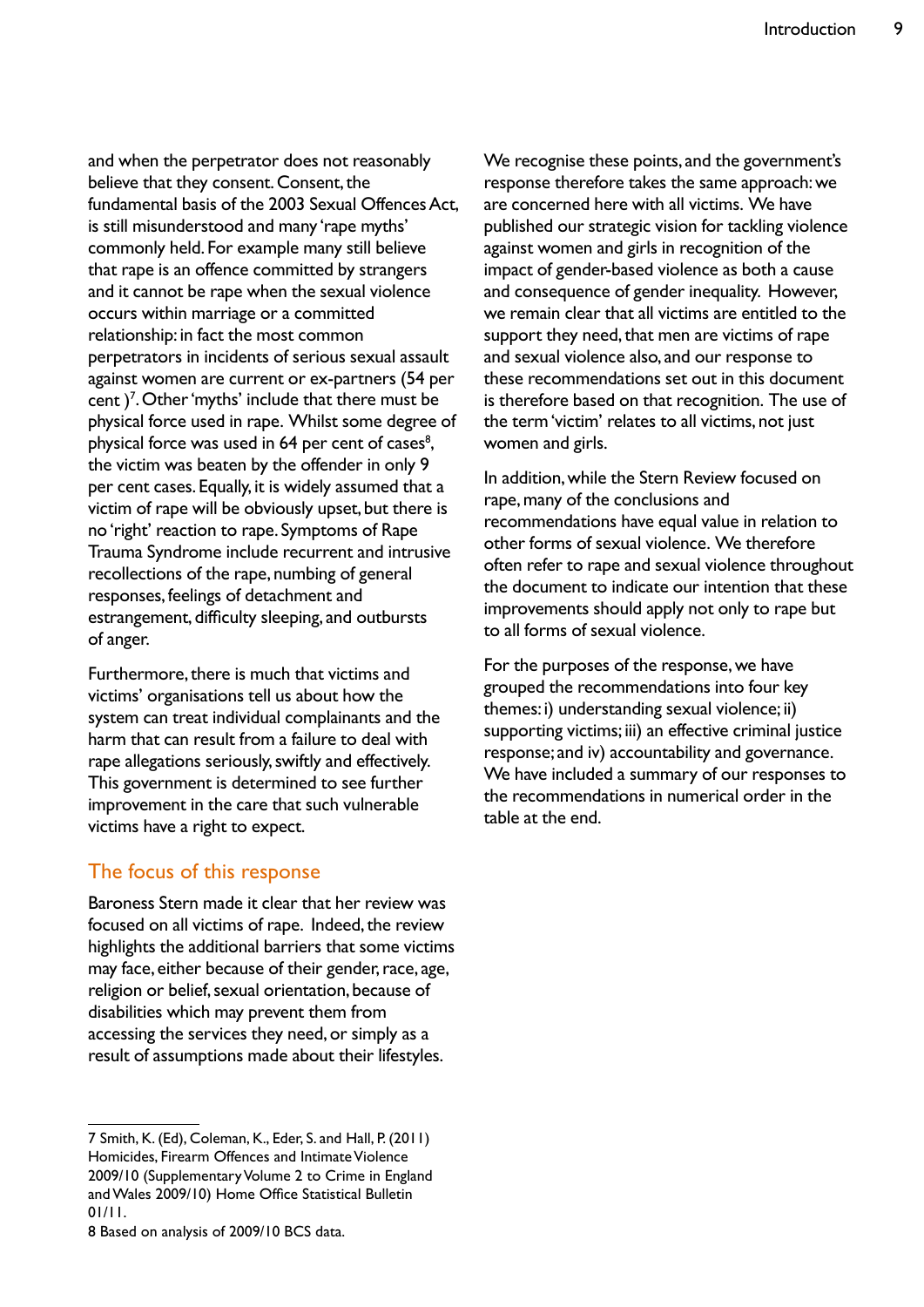# <span id="page-9-0"></span>Understanding sexual violence

Baroness Stern was clear from the outset of her review that she was keen to tackle the myths that persist about rape, from why it is perpetrated and who is responsible, through to how successfully it is prosecuted and perpetrators are held to account. An informed perspective is vital to our efforts to tackle rape – a clear understanding of the nature and extent of rape will help all partners in preventing violence from occurring, in ensuring victims are properly supported, and in holding perpetrators fully accountable for the crimes they have committed. We accept Baroness Stern's recommendations in this area and will take action to provide a framework in which data and knowledge about rape are clearly presented.

## Improving presentation of data

### Recommendation 1

*We recommend that the National Statistician and the Home Office should aim to ensure that the publication of crime statistics is always accompanied by enough explanation to ensure that their meaning can be widely understood.*

#### Recommendation 3

*In view of the controversy surrounding false allegations, the strong feelings the subject arouses and the part the controversy plays in the response to rape complainants, we recommend that the Ministry of Justice commissions and publishes an independent research report to study the frequency of false allegations of rape compared with other offences and the nature of such allegations.* 

#### Recommendation 4

*We recommend that the Home Office and Ministry of Justice should work with the National Statistician in order to find a way of presenting criminal justice data that enables comparisons to be made of the outcomes for various offences, and makes clear what conclusions can and cannot be drawn from those data.* 

The Stern Review was critical of the way in which crime and conviction statistics relating to rape have been taken out of context to present misleading attrition rates for rape cases. It also highlighted the fact that the approach some have used to produce the conviction rate for cases of rape from official figures is not replicated in relation to any other crime. The Ministry of Justice's Chief Statistician has already launched an independent consultation to look at the measurement of conviction rates which specifically addresses this concern. Baroness Stern's recommendations on this point will also be considered as part of the National Statistician's short review of crime statistics which is due to report back by the end of April 2011.

One aspect of rape which elicits much attention and misunderstanding is the phenomenon of false allegations. The Stern Review highlights issues around this including the broad range of estimates of the extent to which false allegations have been put forward and the inconsistent interpretation of the term 'false allegation'. To help improve understanding of the extent and nature of false allegations of rape, the government has appointed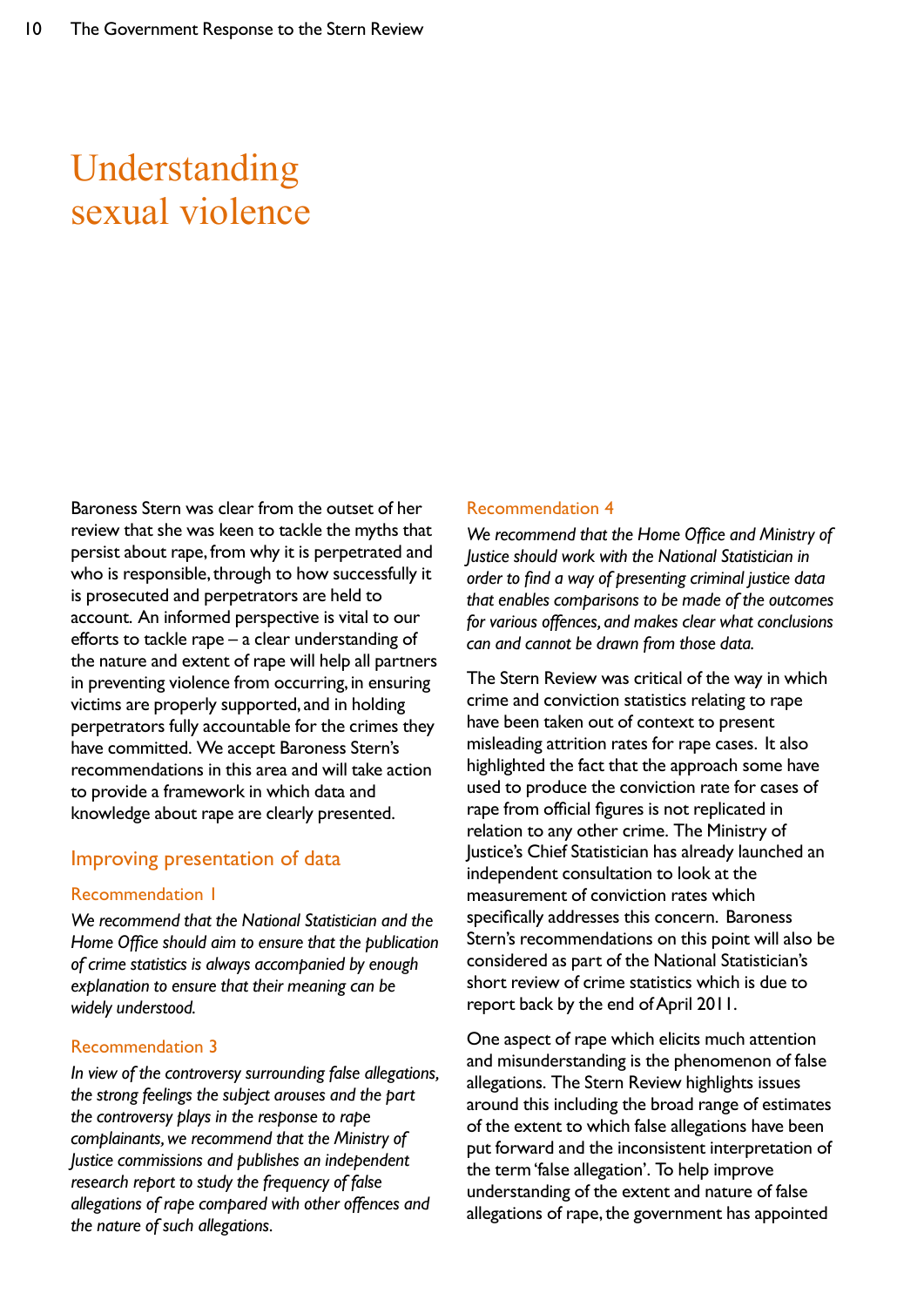<span id="page-10-0"></span>an independent research company to conduct a case file review of a large sample of serious sexual and violent crimes<sup>9</sup>. One element of this research is to review the prevalence and nature of false allegations present in the sample. A report will be published in the second half of 2011.

# Improving communication and challenging attitudes

### Recommendation 2

*We recommend that the basic elements of the Sexual Offences Act 2003 are given more publicity, and information in simple language is made available to young people and those who work with young people who are able to disseminate it widely.*

## Recommendation 5

*We recommend that when education and awarenessraising campaigns and programmes on rape and sexual assault are developed, careful consideration be given to their design so that they spread understanding of the current law on rape; do not in any way perpetuate false understandings of how rape victims respond; and take full advantage of the diverse range of new media outlets so they are as imaginative, targeted and effective as possible.* 

Baroness Stern's approach chimes with the government's focus on the importance of prevention in tackling violence against women and girls. As set out in our strategic vision published on 25 November 2010, and reinforced in the action plan published alongside this response, we are committed to challenging the attitudes, behaviours and practices which allow rape and sexual violence to be tolerated by society.

Personal Social Health and Economic (PSHE) education helps young people to enjoy safe, responsible and fulfilled lives. The personal wellbeing programme provides schools a context in which young people can learn about developing and maintaining positive relationships including choices relating to sexual activity. This work will be taken forward in the context of the Department of Education's review of Personal Social Health and Economic (PSHE) education

which will also consider Sex and Relationship Education (SRE). We will look at how all schools are able to follow good practice regarding the teaching of sexual consent.

We agree with Baroness Stern's view that, despite significant work to challenge the many myths and uninformed attitudes that rape engenders, false notions about rape remain widespread<sup>10</sup>. We therefore fully endorse the recommendation that future communications campaigns should be carefully developed to avoid inadvertently perpetuating these attitudes and should also be as targeted and innovative as possible to provide the correct level of challenge that will support change. We will ensure that the findings of the Stern Review be taken into account in the development of future government-led campaigns as part of our vision to tackle violence against women and girls, and we would encourage all local areas to give similar thought to their own communications work.

## Department of Health: Violence Against Women and Children Campaign

The Department of Health launched an awareness-raising campaign in November 2010, targeting health professionals and patients. The campaign encouraged health professionals to recognise the signs of violence and to be aware of support available, both for their patients and for themselves, should they become victims of violence. The campaign covers all aspects of violence against women and children, including rape and sexual assault. Included within the campaign resources are case studies which demonstrate the reality of rape and its impact on victims. To support this campaign, the NHS Choices website has pulled together content on violence and abuse in one place to improve access to information for the public.

<sup>9</sup> The review will cover Rape, Sexual Assault, GBH with intent and GBH without intent.

<sup>&</sup>lt;sup>10</sup> Baroness Stern, A report by Baroness Vivien Stern CBE of an independent review into how rape complaints are handled by public authorities in England and Wales (Home Office, 2010) (Chapter 1).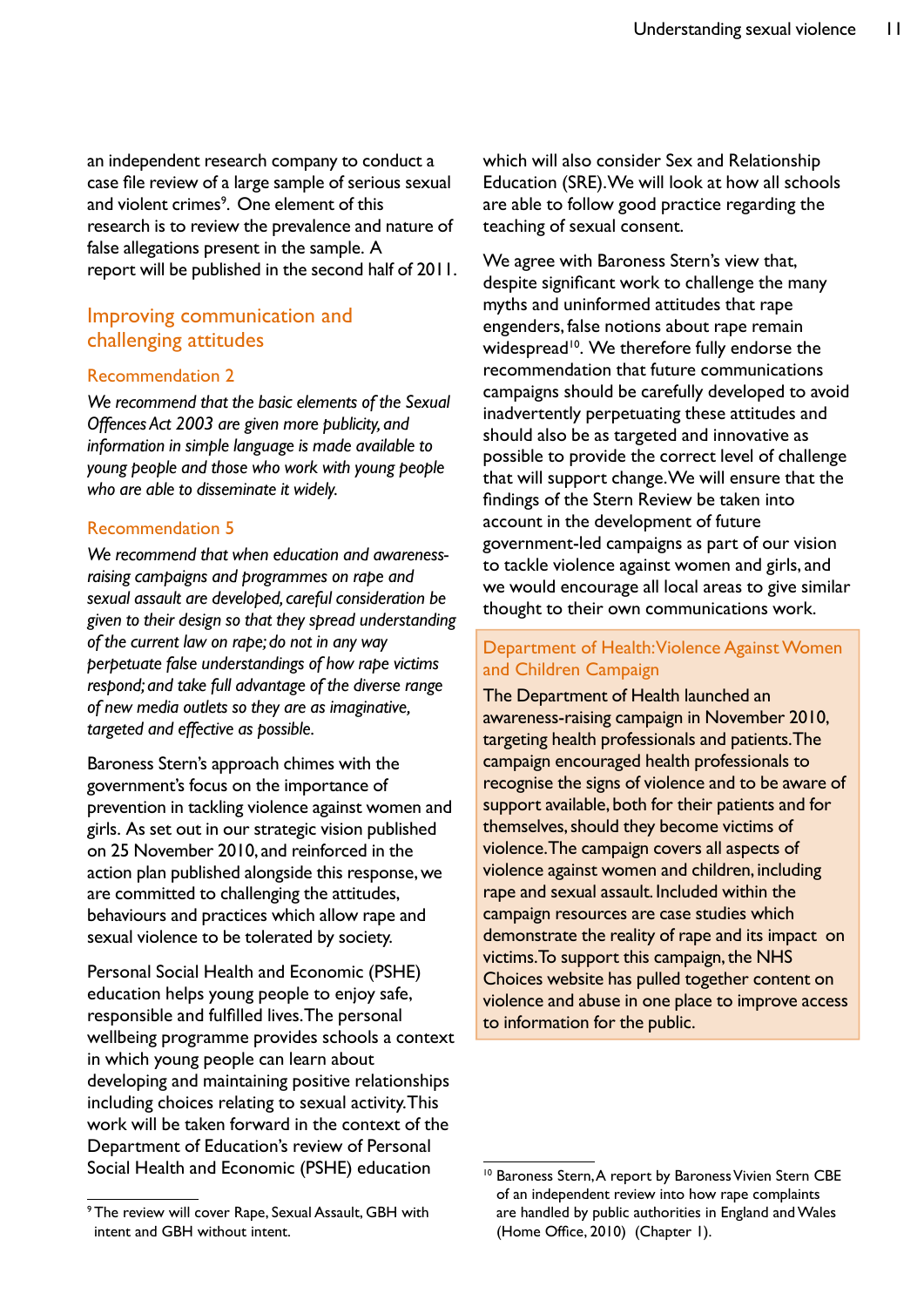# <span id="page-11-0"></span>Supporting victims

The government is clear that every victim should have access to the support they need in the aftermath of abuse. We are committed to supporting victims both by empowering partners to develop the appropriate support services in their local area and through provision of direct financial support to voluntary and community organisations.

## Independent Sexual Violence Advisers

### Recommendation 19

*We recommend that Independent Sexual Violence Advisers be seen as an intrinsic part of the way rape complainants are dealt with, as the service that enables the rest to operate effectively and a crucial part of the way in which the State fulfils its obligations to victims of violence. Funding should be available in all areas where the demand makes a post viable. The service provided spans a number of different local responsibilities across the criminal justice agencies, the local authority and the health service. Therefore the most suitable body to oversee the arrangements seems to us to be whatever arrangement local areas develop in line with our recommendation made in Chapter Two for local machinery to ensure a strategic approach to victims of rape.* 

Independent Sexual Violence Advisers (ISVAs) work with victims of recent and historic serious sexual crimes to enable them to access the services they need in the aftermath of the abuse they have experienced. They provide impartial advice to the victim on all options open to them, throughout and beyond the criminal justice process, such as reporting to the police, accessing Sexual Assault Referral Centres (SARCs), seeking support from specialist sexual violence organisations and other services such as housing or benefits.

We warmly welcome the Stern Review's very positive assessment of the role of ISVAs across England and Wales. The government is committed to providing £1.72m annually to 2015 to fund ISVAs based in either voluntary and community sector organisations or SARCs. This funding will almost double the number of ISVAs supported by the Home Office to over 80 and funding has been made available to organisations which were able to demonstrate sufficient local need and the ability to operate the service effectively. Providing this funding for the first time on a stable basis means that areas which bid successfully for ISVA funding will be able to plan their delivery of the service over a four year period.

However, support for ISVAs from local partners will remain essential both to ensure that there is sufficient resource to meet the needs of victims within a given locality and to support ISVAs in making linkages between the many agencies that are involved in supporting rape victims at a local level. We therefore encourage local areas to consider the second aspect of Baroness Stern's recommendation and put in place appropriate strategic governance arrangements for the ISVA service in their area.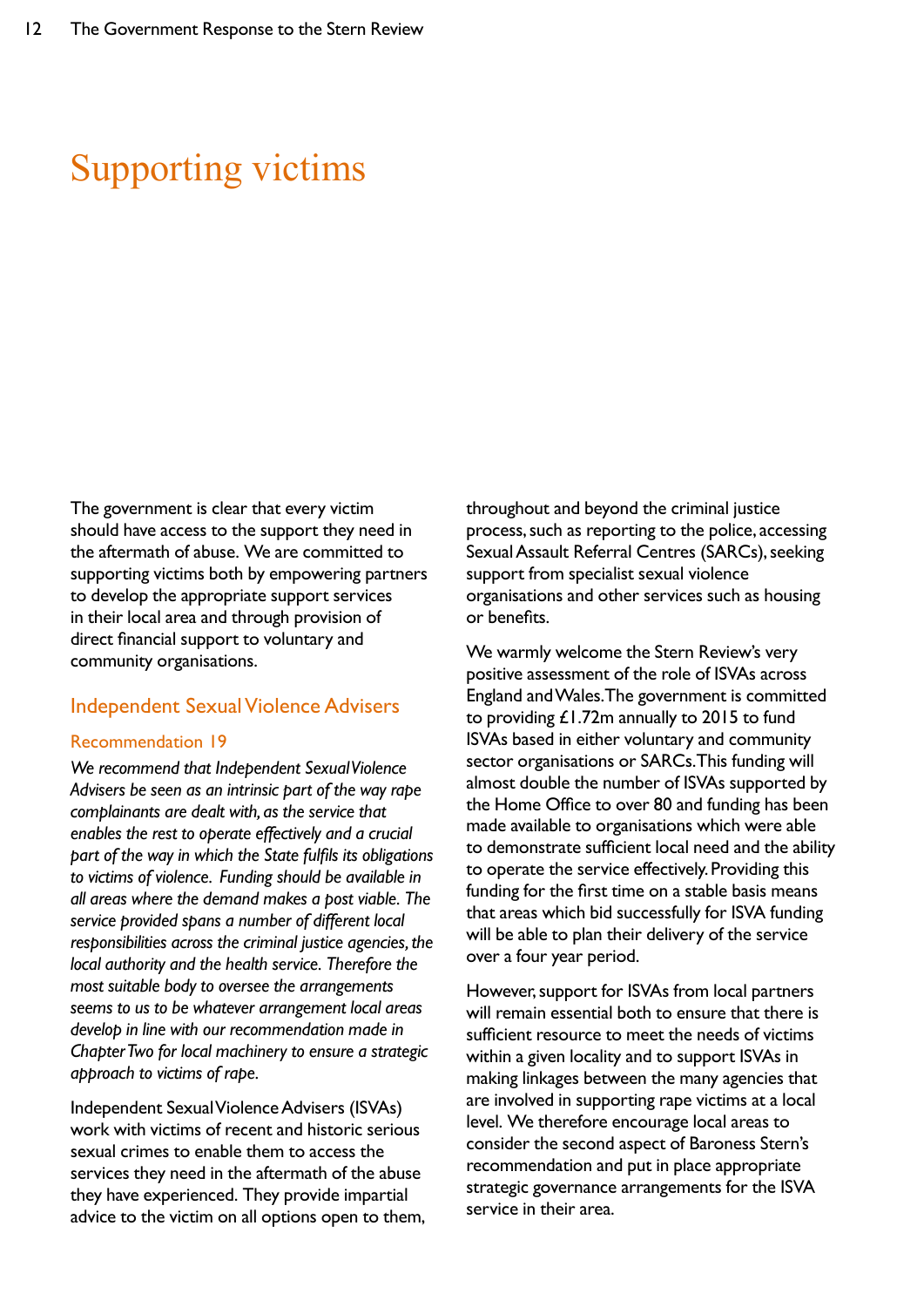<span id="page-12-0"></span>To further support the development of the ISVA service across England and Wales, we are also working with the voluntary and community sector and SARCs to build on the training available to ISVAs to ensure a minimum quality standard. We are working with Skills for Justice to develop the agreed National Occupational Standards for Domestic and Sexual Abuse and Violence to ensure they adequately capture the range of skills that ISVAs will need and provide a framework for the qualification of ISVAs. We will also provide an introductory e-learning package for all Home Office funded ISVAs and continue to work with the sector to determine how best to build on this training over the coming four years. These initiatives will complement local induction and training arrangements.

# Sexual Assault Referral Centres

### Recommendation 7

*We welcome the specific commitment by the government to have one Sexual Assault Referral Centre in every police force area by 2011 and recommend that since some police force areas are very large, the need for additional centres should be considered once the initial phase of development is complete.* 

### Recommendation 8

*We acknowledge that the existing funding arrangements for Sexual Assault Referral Centres vary across the country, and we would not wish to be prescriptive about how they are set up and run. However, it is clear to us that there is a greater chance of success when there is a strong partnership between the NHS, the police and elements of local government, and equal commitment in the setting up and operation of a Sexual Assault Referral Centre. We recommend this commitment should be shared equally by the police, the NHS and local government.*

Much progress has been made with the delivery of Sexual Assault Referral Centres (SARCs) in recent years, with new SARCs opened and improvements made to the services of and accessibility to those already in operation. A further £3.2 million of central investment from the Home Office and Department of Health was made available to SARCs in 2010/11and we now have 36 SARCs in operation across

England and Wales, with a further 14 in development.

The provision of multiple services in a safe and victim-centred environment should be the accepted standard. The necessary minimum elements for developing SARCs are set out in the revised national service guidance published in autumn 2009 and, as outlined above, we are developing National Occupational Standards to ensure the support delivered by Independent Sexual Violence Advisors is consistent in its quality. However, as Baroness Stern advises, we will not seek to impose a one-size-fits-all model on local areas as we recognise that areas may wish to adapt the SARC model to meet their particular local needs. For example, an area may wish to purchase its SARC services from another area which has well-developed expertise, or it may wish to have a small centre of expertise with a high number of follow up sites because of the area's geography. To ensure SARC services are focused on local needs and demand we strongly support the recommendation from the Stern Review that areas consider with some care the appropriate strategic and management structures for the provision of SARC services. The involvement of all relevant partners, including the voluntary and community sector, is essential to a strong SARC service, with appropriate referral and follow up mechanisms.

## The Treetops Centre – Sexual Assault Referral Centre (SARC)

The Hampshire and Isle of Wight SARC (The Treetops Centre) www.treetopscentre.co.uk provides a comprehensive service to people who have experienced rape or sexual abuse. The Clinical Director and Forensic Physicians are female and the SARC has a clinical governance agreement with Solent Healthcare NHS. The Centre has received awards from the Strategic Health Authority and Hampshire Constabulary for its partnership approach. It is co-located with a pre-existing domestic violence service, and support and advocacy workers from that service also provide a day service to the SARC.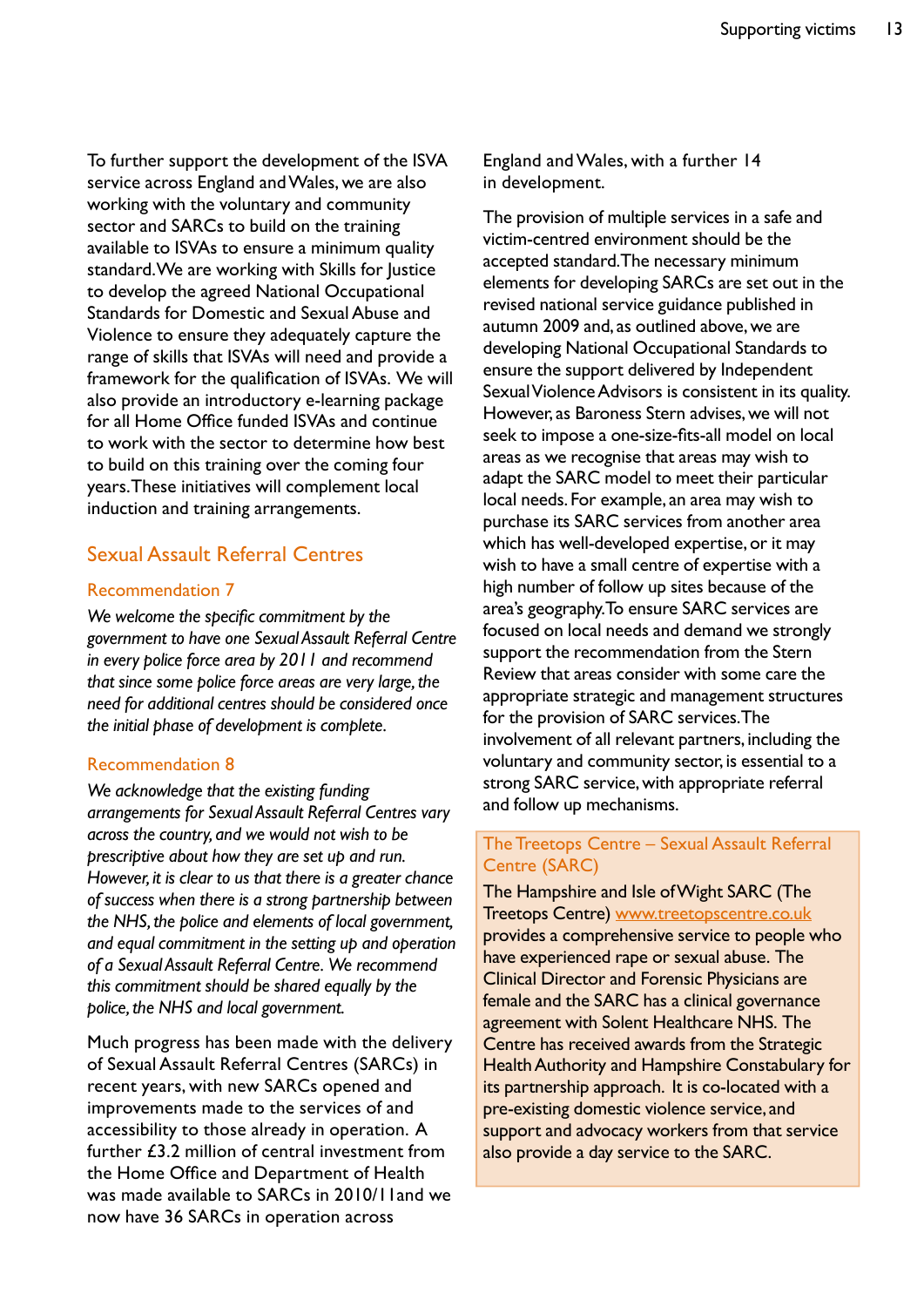### The Centre:

- ensures the best possible care of the client to minimise the risk of further harm, physical and mental health issues and to promote recovery;
- facilitates forensic examination so that evidence can be collected for use in the investigation of crime should the client choose to do so;
- promotes partnership working at all levels throughout Hampshire and the Isle of Wight, as well as nationally to assist with providing best practice and best value; and
- provides a centre of excellence which places client care and quality of service at the heart of its work.

Central to the development of SARC services will be the reforms to the NHS and the creation of Public Health England (PHE). We are currently consulting on the funding and commissioning routes for public health, which includes proposals for SARCs to sit within PHE<sup>11</sup>. These reforms are still at an early stage. As we move forward we will give consideration as to how commissioners might be encouraged to collaborate to ensure the provision of high quality SARC services in their areas. Similarly, as we develop plans for the introduction of Police and Crime Commissioners (PCCs), who will be in place from May 2012, we will consider how to ensure they understand the role of SARCs in providing support for victims of sexual crime.

We will also continue to support SARCs by providing advice and guidance to those who commission SARC services and through the collection and promotion of operational best practice in the provision of those services.

## Forensic Medical Services

### Recommendation 6

*We support wholeheartedly the recommendation that the funding and commissioning of forensic and clinical services for victims of sexual assault should be* 

*transferred from the police to the NHS. We also endorse the view of the taskforce led by Sir George Alberti that forensic physicians should be employed by the NHS, have better access to high-quality training, be an integrated part of the new NHS clinical governance framework and commissioned in sufficient numbers to meet the needs of victims of rape. We would further recommend that there should be more appropriate accreditation for forensic physicians to ensure every victim of rape should have the choice of a male or female forensic physician to undertake the examination.*

Fundamental to the provision of high quality SARC services is the ability for victims to undertake a forensic examination in dedicated, forensically approved premises within the SARC if they wish. Aligned to this is the continued improvement of this service which should be provided in a sympathetic and supportive environment by forensic physicians and other practitioners who are appropriately qualified, trained and supported and who are experienced in sexual offences examinations for adults and children. However, this has not always been the case, and some services are still offered to victims which do not meet these requirements. We therefore support the Stern Review's recommendation that the inadequacies in the provision of forensic and clinical care of victims should be addressed.

One means of addressing this issue is to ensure that the health service has responsibility for the delivery of the forensic examination service. A feasibility study to understand the likely impacts of any decision to transfer funding, commissioning and budgetary responsibility for forensic and clinical care in sexual assault from the police to the health services has begun<sup>12</sup>. This will need to take into account the outcome of the consultation on commissioning and funding routes in public health also currently underway.

We have also funded development of the examination for the Diploma in the Forensic and Clinical Aspects of Sexual Assault by the Society of Apothecaries. This will provide a basic level qualification for doctors, nurses, midwives and

<sup>&</sup>lt;sup>12</sup> A joint Department of Health/Home Office commitment with the work commissioned by the Department of Health and awarded to the University of Birmingham.

<sup>11</sup> The consultation ends on 31st March 2011.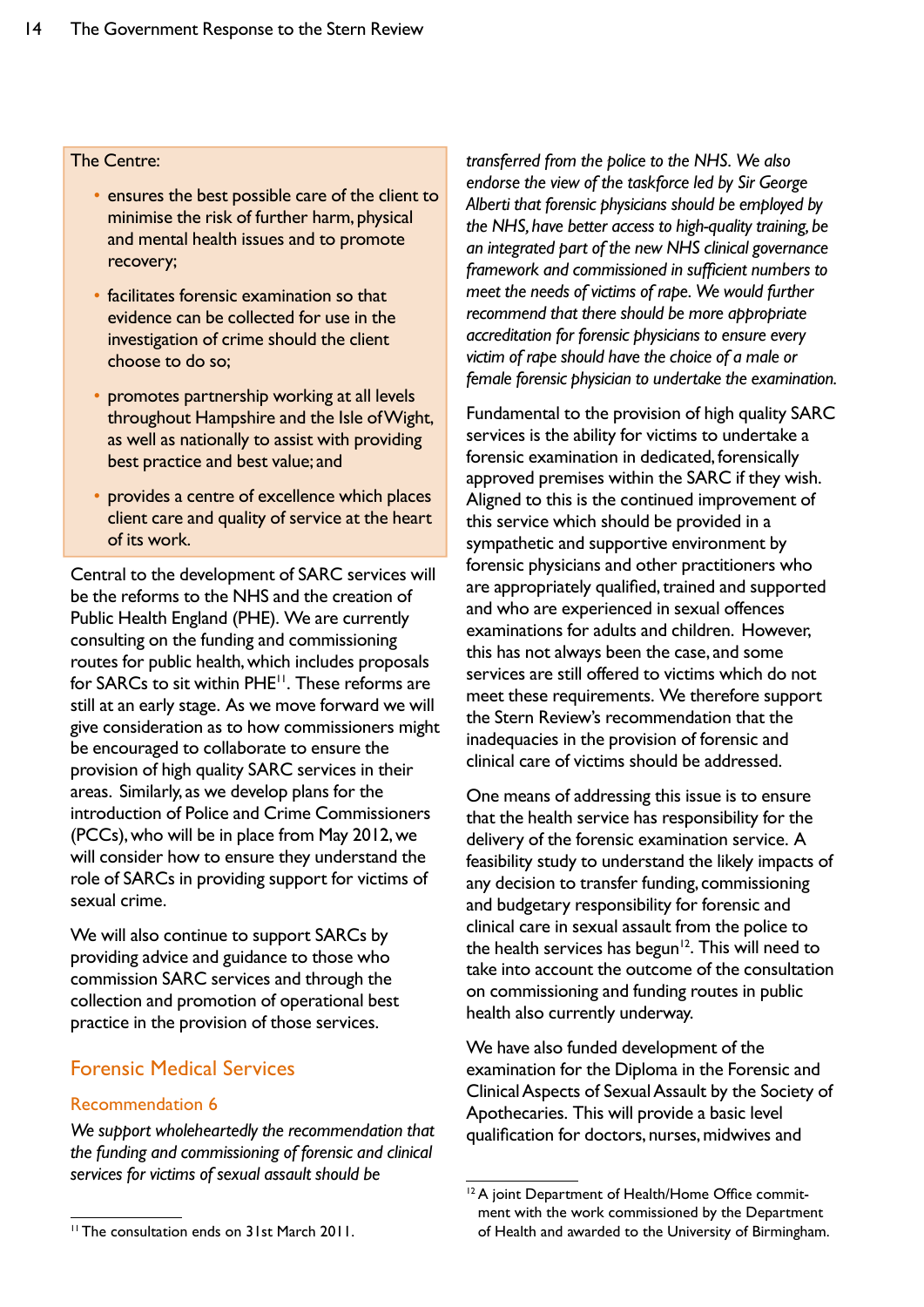other clinicians who examine and care for victims of sexual assault. The government has provided funding to the Society of Apothecaries to enable them to give scholarships to the initial cohorts of candidates. Further funding has been made available to develop an e-learning tool that will help candidates to prepare for the diploma examination.

Overall, the Department of Health is continuing to work with the medical Royal Colleges, their relevant faculties, and other national bodies, to improve advanced training and recognition for their members who are engaged in forensic medical practice. Together, these initiatives should see an increase in the numbers of appropriately trained forensic practitioners available to SARCs, which should in due ensure that victims are more likely to be offered a physician of the gender of their choice.

## Information for victims

## Recommendation 15

*We recommend that the booklet 'CPS Policy for Prosecuting Cases of Rape' should be widely available to all victims and witnesses. It should be available to all victim and witness units, Independent Sexual Violence Advisers, Sexual Assault Referral Centres, Rape Crisis Centres and should be given as a mater of routine at the appropriate moment to all rape complainants who have decided to report the rape to the police. The Crown Prosecution Service should ensure the booklet is kept under review and regularly updated.* 

The provision of an effective response to victims of any crime relies on effective communication and information. This is particularly true of rape victims. The very nature of the crime against them heightens the fear that they may not be believed, that the needs of the investigation may 'take over' and remove control from them. They also dread the prospect of recounting highly personal details in a court full of officials and strangers. The Stern Review highlights the importance of effective communication about these processes and we accept the recommendation. The Crown Prosecution Service continues to make its 'CPS Policy for Prosecuting Cases of Rape' booklet available to victims and has introduced new

guidance for prosecutors on appropriate and effective communication with victims following the finalisation of the prosecution. We will also seek to improve communication with victims across the criminal justice system.

# Criminal Injuries Compensation

## Recommendation 20

*We recommend that the Criminal Injuries Compensation Authority policy that applicants 'who suffer a sexual assault while under the influence of drugs or alcohol will be eligible for a full award' is made clearer in the guidance available to the public and to those supporting victims of rape.*

## Recommendation 21

*We appreciate the requirement to exercise care in disbursing public money and the complexity of assessing each individual's entitlement. We recommend that the eligibility requirement in respect of character, as evidenced by unspent criminal convictions, be reconsidered in terms of its appropriateness for rape victims, with a view to providing clear guidance to case officers that unless there are exceptional circumstances it should not apply to rape victims.* 

## Recommendation 22

*We recommend that the appropriate victims' organisations be consulted and detailed guidance be provided for case officers explaining why the requirement of immediate reporting to the police should normally be waived for rape victims.* 

Provision of compensation for victims of crime, regardless of the outcome of any investigation or court proceedings, is a valued part of our criminal justice system. While financial assistance can never fully compensate victims of violent crime, it can recognise the suffering of the victim and give them some financial support that may help to address the lasting impacts of the crime and may help them move on. Whilst acknowledging the positive consequences of this scheme, the Stern Review highlights the concern that has emerged in response to press reports that victims of rape had received reduced awards because they had been drinking at the time of the attack. This is not right and we fully endorse the review's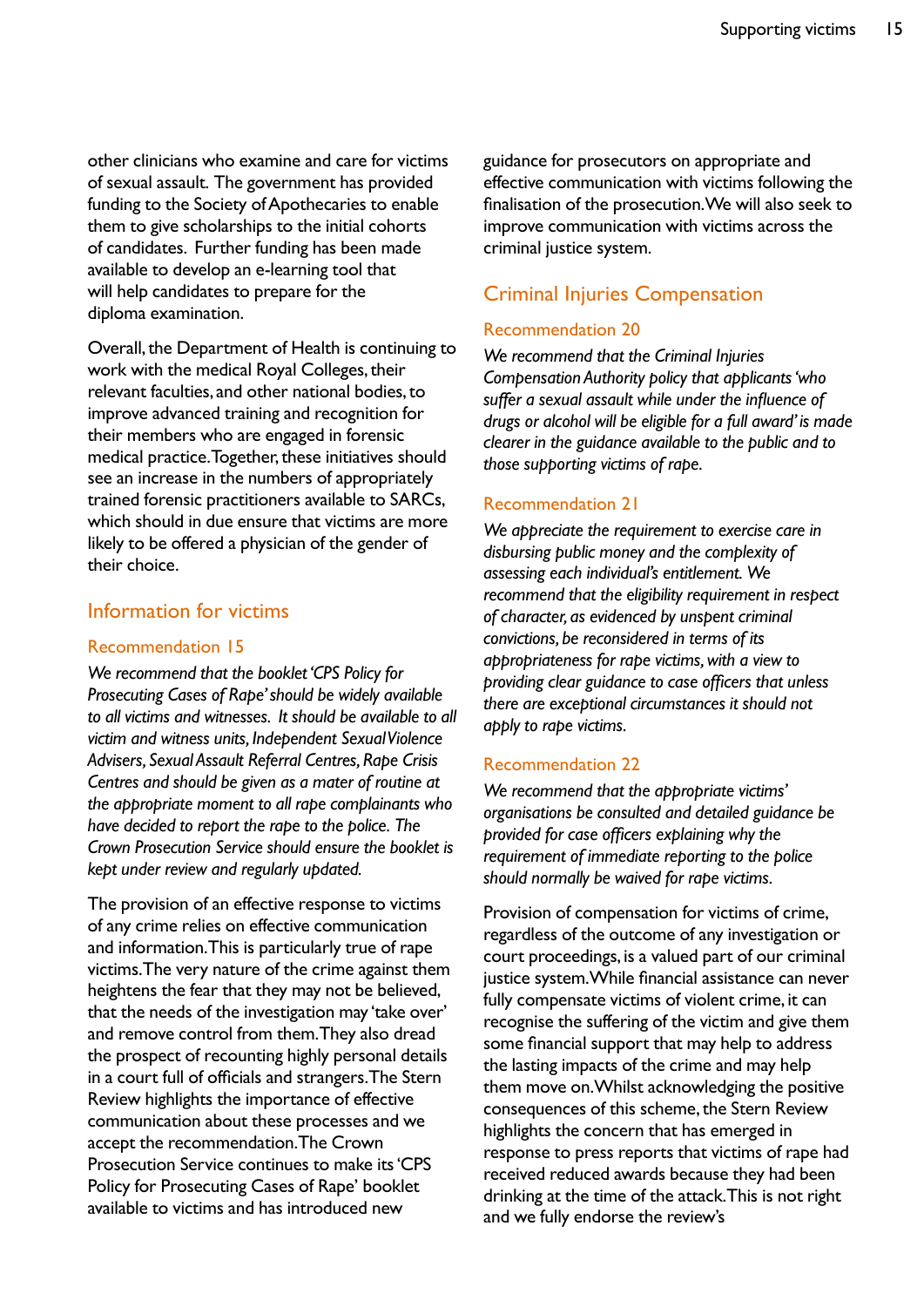recommendation that the Criminal Injuries Compensation Authority's (CICA) guidance on this matter be made clearer. We welcome the steps that CICA has already taken to address this, including the provision of more training for staff and the revision of the online guidance. These revisions have been absorbed into the printed guidance issued by CICA.

We do not accept, however, that a reduction in award for a rape victim who has unspent criminal convictions implies that rape victims are accorded less protection and support from the state. A reduction in award on such a basis for any victim is not intended to imply that a victim is in some way responsible for the crime committed against them due to their past life. Rather, it reflects the fact that a person who has themself committed a criminal offence has probably caused distress, loss or injury to other people, and has certainly caused expense to society through police time, court appearances and the cost of sentencing. The terms of the compensation award scheme, agreed and set by Parliament, require CICA to consider the applicant's character as shown by his or her unspent criminal convictions. Other than this, CICA does not seek information on any other aspect of a rape victim's lifestyle. The guidance does not apply to rape victims alone and to give them an exemption from the criminal convictions provisions of the scheme would create unfairness in terms of other victims of violent crime, particularly where convictions are for serious or violent offences. We do not think, therefore, that it would be justified or proportionate to reconsider the eligibility requirement in respect of character, as evidenced by unspent criminal convictions, for rape victims.

We agree that the requirement for immediate reporting to the police cannot be applied to rape victims in the same way as to victims of other crimes because, as the Stern Review highlights, there are often legitimate reasons why a rape victim delays reporting. However, CICA needs to be able to gather sufficient evidence to take a decision on the facts of the case. When making awards of public money, CICA must be in a position to take a decision whether, on the balance of probabilities, a crime took place. For this

reason, an award may be made when the offender has not been convicted. If there are clear reasons for the delay in the rape being reported and the case officer can still gather sufficient evidence that it has occurred, the terms set by Parliament allow CICA the discretion to set aside the requirement for immediate reporting and take a view based on the facts of the case. We are exploring with CICA how to ensure that case officers have the correct guidance and training in applying discretion in rape cases.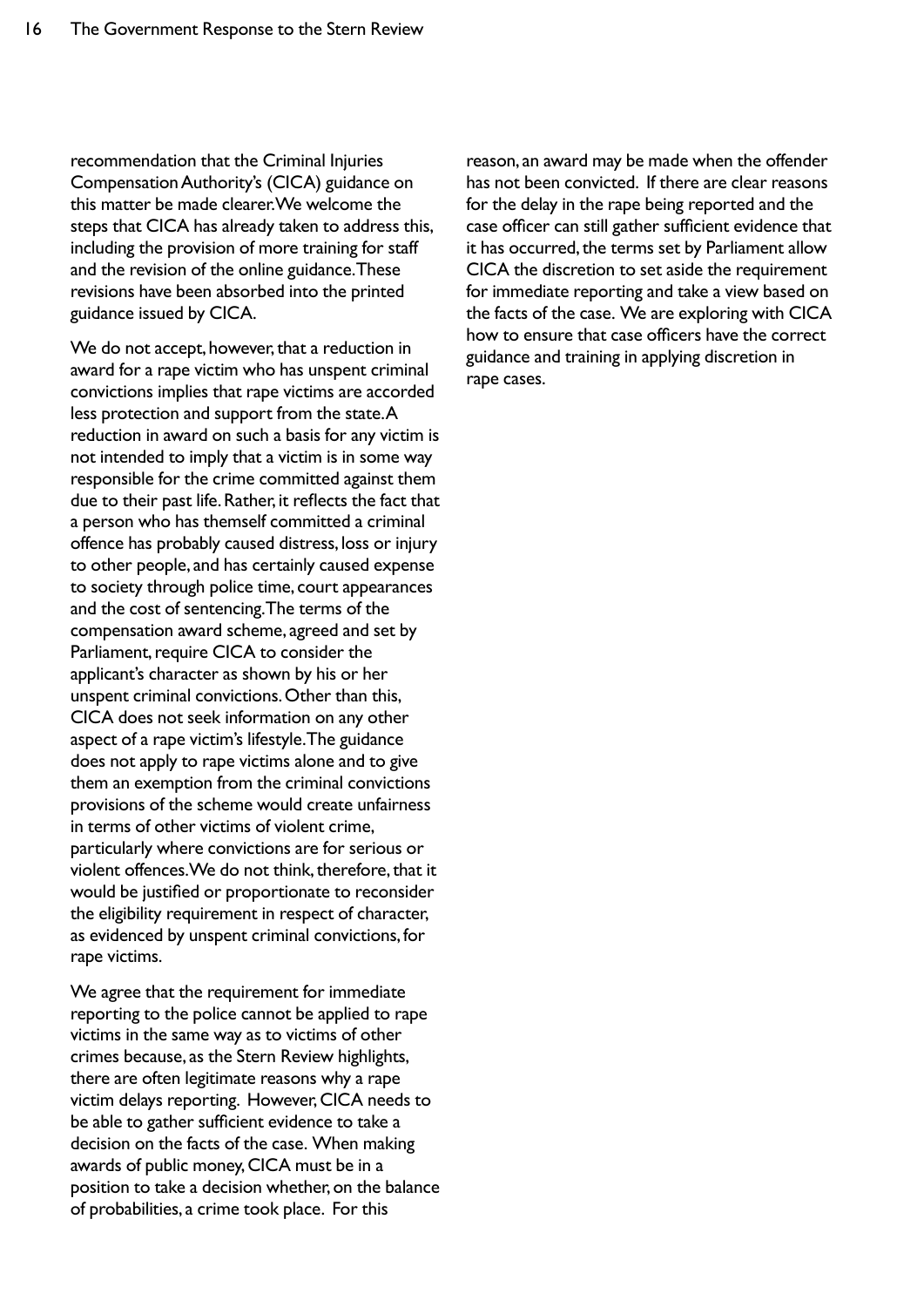# <span id="page-16-0"></span>An effective criminal justice response

The Stern Review, along with many other commentators and victims' organisations, states clearly that criminal justice outcomes should not be the only way in which the state measures its response to victims of rape. The government agrees entirely and has made clear its commitment to supporting specialist services for victims of sexual violence to ensure all their needs are met properly.

Nevertheless, an effective criminal justice response remains a vital part of what victims should rightly expect: recognition of the harm done to individuals, enforcement of the law, punishment of perpetrators, and the prevention of further risk of harm to victims and other members of society. Not every report of rape will result in a successful conviction, but it is this government's ambition that every report be treated seriously from the point of disclosure; that every victim be treated with dignity; and that every investigation and that prosecution be conducted thoroughly and professionally, without recourse to myths and stereotypes.

## **Investigation**

### Recommendation 10

*The work that the Association of Chief Police Officers has been doing in partnership with the Crown Prosecution Service and National Policing Improvement Agency is designed to improve the approach taken by all forces in responding to and investigating rape complaints. We have therefore based our* 

*recommendations on the assumption that all forces aspire to provide a high-quality service to everyone who reports a rape. The 'Guidance on Investigating and Prosecuting Rape' seems to us to reflect the very best that a police service can achieve, and we would make no suggestions for improvements to it. We recommend that the Association of Chief Police Officers should continue the work of seeing the guidance implemented in every police force area.* 

We welcome this recommendation. We also welcome the work that the Association of Chief Police Officers (ACPO) continues to do to improve police investigations of rape, including support visits to every police force area in 2009/10. In recognition of the joint nature of investigating and prosecuting rape, 39 (out of 42) of these visits were conducted jointly with the Crown Prosecution Service. These resulted in bespoke reports for the Chief Crown Prosecutors, as well as Chief Police Officers, that identified good practice and set out recommendations for improvement.

ACPO has developed a series of 'key statements' of investigation based on the joint 'Guidance on Investigating and Prosecuting Rape' which will ensure that there is a national bench-mark for rape investigation which can be adapted to local conditions. It has also encouraged all forces to develop action plans setting out how they will deliver effectively on those key statements.

Similarly, the Crown Prosecution Service (CPS) will continue to ensure that the joint guidance is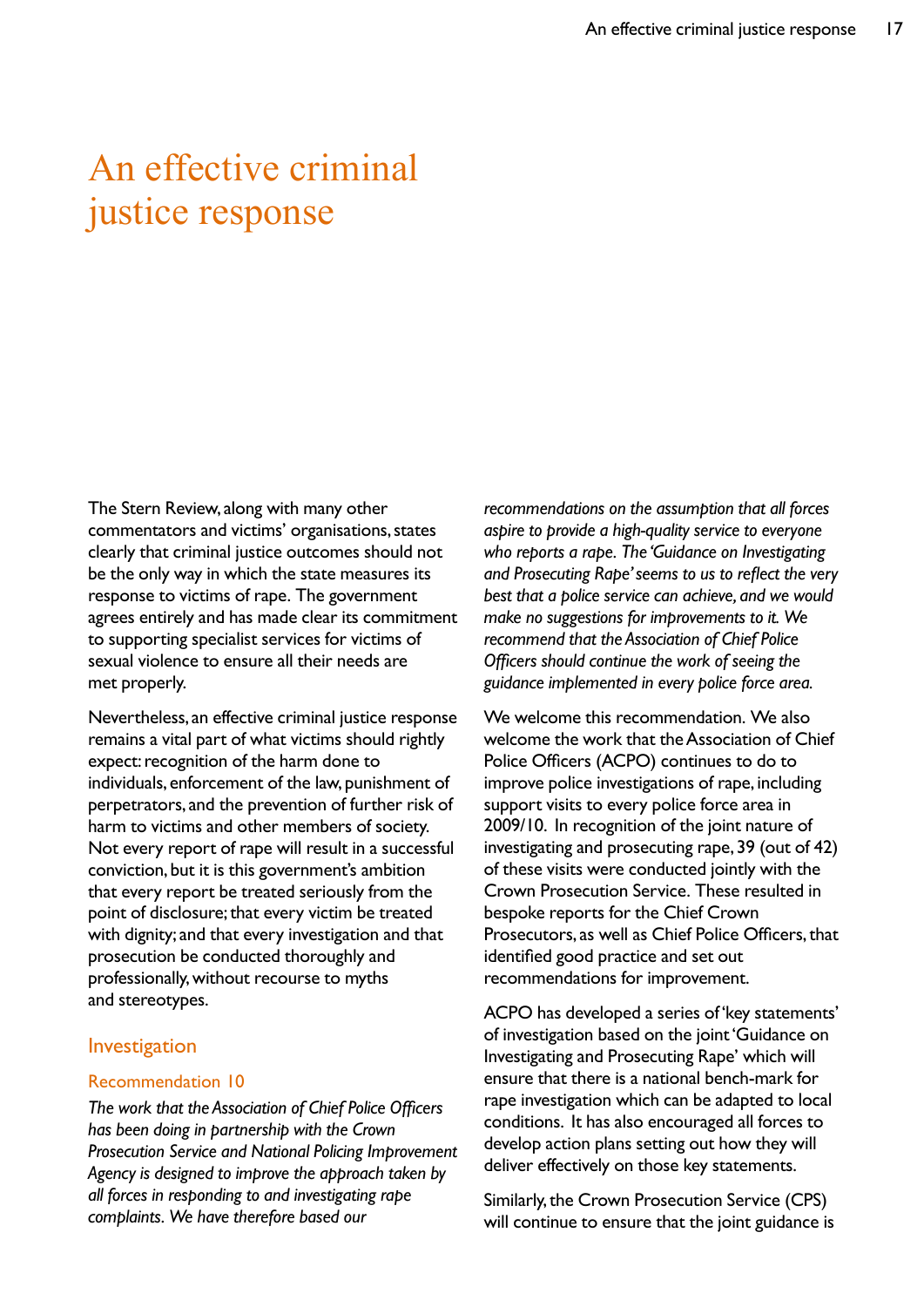appropriately and consistently applied across CPS areas. The CPS will also continue to conduct robust evaluation of performance in violence against women prosecutions. In January 2011, the CPS launched a violence against women assurance system. As part of this assurance, 25 per cent of all rape cases will be sampled and analysed to ensure that they are being appropriately handled. Reports will be reviewed by the Chief Operating Officer to provide strategic oversight and ensure that emerging concerns are addressed and learning shared across the CPS.

## Recommendation 13

*We understand the National Policing Improvement Agency provides key computer technologies to assist forces with tracking intelligence on sex offenders and their offences. We further understand that the mechanics of capturing this intelligence on a national basis do exist. We therefore recommend that the National Policing Improvement Agency take steps to ensure that all police forces are aware of these ways of capturing intelligence.* 

The Stern Review highlights the impact that effective sharing of information in relation to rape can have, whether that is preventative or in bringing a series of seemingly random attacks together to identify serial perpetrators. We fully endorse the review's recommendation that the very best use be made of intelligence in rape cases, including the sharing of such information across force boundaries.

The system used to hold such police intelligence is the Violent and Sex Offender Register (ViSOR) which interacts with a number of other systems to bring intelligence together, including the Police National Computer (PNC) and the Police National Database (PND). The updated version of guidance on the standards of intelligence appropriate for use with ViSOR, ViSOR Standards v2.0, was published in December 2010<sup>13</sup>. ACPO and the NPIA are also exploring the feasibility of including non-stranger rape as a data set on ViSOR.

In addition, further analysis of the consistent use of ViSOR will take place as one element of a thematic inspection jointly conducted by Her Majesty's Inspectorate of Constabulary (HMIC) and Her Majesty's Inspectorate of Probation and due to complete in spring 2011. This will feed into the assessment of the training currently provided on ViSOR, and how that training could be improved and marketed more effectively to the officers that need to access it.

## Intelligent approach to the prevention of sexual violence

The Bristol sexual violence perpetrator pilot has devised a robust risk assessment process that has identified a number of high risk sexual violence perpetrators. The process incorporates three stages (Recidivism Assessment; Harm Assessment; Long Term Risk Assessment Matrix), each of which utilises variations of accepted risk assessment tools. The process considers and weights not only criminal convictions but also arrests, intelligence and unpursued allegations. The process incorporates Police and Probation data bases in the selection of the cohort.

The pilot has discovered that there are 86 high risk sexual violence perpetrators in the city of Bristol. The majority of these individuals are neither on the Sexual Offenders Register nor being managed through Multi Agency Public Protection Arrangements (MAPPA) because they have not been convicted of a sexual offence.

The ultimate aim of the Constabulary and its partners in Probation and the Prison Service is to proactively manage these individuals within an Integrated Offender Management (IOM) Framework; this will include the provision of direct access to 'Pathways' out of offending.

In the short term and in order to test out how this approach might work in practice, police have convened a 'Sexual Violence (SV) Perpetrator Tasking Group'. The group consists of representatives from Police, Probation, Prison Service, Offender Heath, Primary Care and Mental Health Trusts and has an experienced MAPPA chair. It incorporates elements from both the MAPPA conference model and the IOM tasking and coordinating meeting and operates as dynamic

<sup>&</sup>lt;sup>13</sup> ACPO and NPIA have developed a joint programme to consolidate existing national policing doctrine into Authorised Professional Practice (APP). APP will be implemented across priority areas (which require common standards for reasons of high risk, interoperability or VFM) during 2011/12.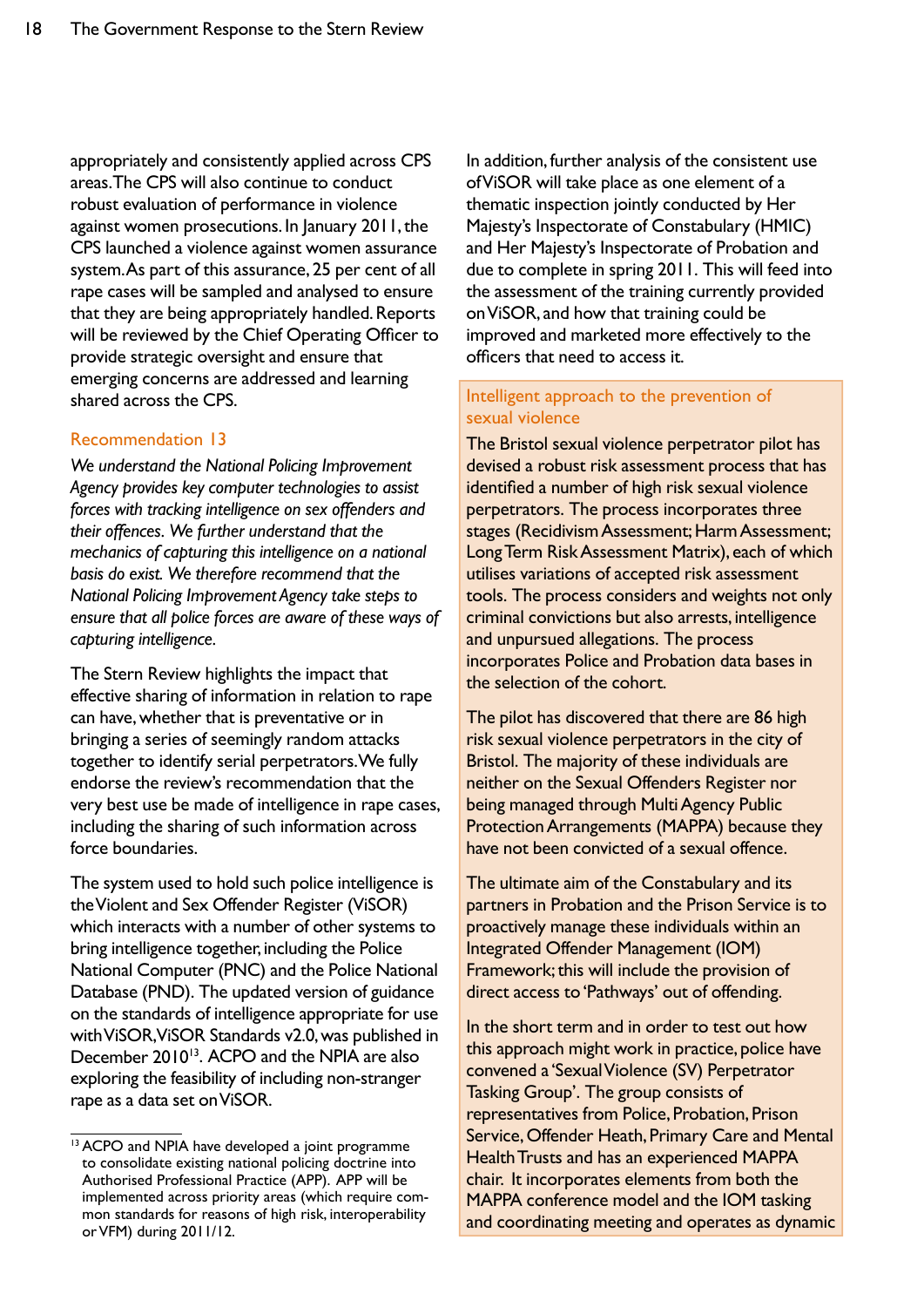multi-agency case management meeting to coordinate efforts in the better management of these individuals.

### Recommendation 9

*It is clear that this video-recorded 'achieving best evidence' interviews is an issue of considerable concern which is posing problems for the smooth running of trials. It is causing distress to some victims, and the costs are not inconsiderable. We encountered very strong views that currently this is a big hindrance to effective trials and action needs to be taken. We recommend that this issue be looked at again by the Association of Chief Police Officers, the Crown Prosecution Service, Her Majesty's Inspectorate of Constabulary and Her Majesty's Crown Prosecution Service Inspectorate. We understand the National Policing Improvement Agency has a small internal research programme looking at the issue of achieving best evidence in rape investigations, and we recommend that this plays a part in finding a solution that preserves the benefits for the victim but is more effective in the courtroom.* 

Whilst we support the ambition of improved victim care which lies behind the introduction of 'achieving best evidence' (ABE) interviews, we accept the Stern Review's observation that this is giving rise to a number of procedural difficulties in practice. We do not wish to see the supportive and sympathetic techniques, which are used to enable victims to give a full account of the trauma they have suffered, have the ultimate effect of undermining the prosecution's case in court, and letting down the victim they were intended to help. We therefore welcome the recommendation that this issue be considered further by the relevant agencies, with a view to improving upon the current approach.

Work on investigative interviewing is already underway under the auspices of the ACPO Working Group, with members representing other key agencies such as the CPS and the judiciary. Guidance, 'Advice on the Structure of Visually Recorded Witness Interviews', intended to maximise the quality of interviews with witnesses, was published in August 2010 and has been sent to all Chief Constables and to rape champions in every police force area. The advice contained in this document will be incorporated into national learning and development programmes and will be reflected in the revised ABE guidance to be published by the Ministry of Justice in spring 2011. Once this guidance has been published, ACPO, NPIA and the CPS will consider whether further updates are required to the joint Guidance on Investigating and Prosecuting Rape to ensure that forces are using ABE appropriately when interviewing rape victims.

## Recommendation 11

*We were very impressed with the specialist police units. It may be that the combination of high-level investigation, victim care and a focus on vulnerable people provided for by specialist units is the best way forward. We therefore recommend that the Association of Chief Police Officers works with the National Policing Improvement Agency to assess the benefits of this specialisation in terms of its cost effectiveness, the number of victims reporting, the level of victim satisfaction and the opportunities it provides for a more strategic approach to protecting the vulnerable.* 

The specialist unit approach to dealing with rape investigations has developed over recent years, with numerous forces around the country adopting the approach. Specialist or dedicated units allow officers to develop their experience of dealing with sexual violence in a range of ways, from supporting victims appropriately to developing appropriate investigation techniques specific to sexual violence. These units contain resources that are generally ring-fenced and sit outside of mainstream Criminal Investigation Department (CID) activity. They are therefore able to provide an efficient, prompt and effective response to rape - for instance, ensuring sufficient numbers of specially trained officers are available to be sent to attend victims as soon as a rape is reported. We therefore welcome the recommendation of the review that this approach should be evalutated.

The ACPO Rape Support Programme includes a commitment to evaluating the specialist unit approach and will look at eight different forces across the country. It will produce a report for consideration by the ACPO Rape Working Group in spring 2011. Emerging evidence from the evaluation suggests that forces which develop a specialist unit tend to observe an increase in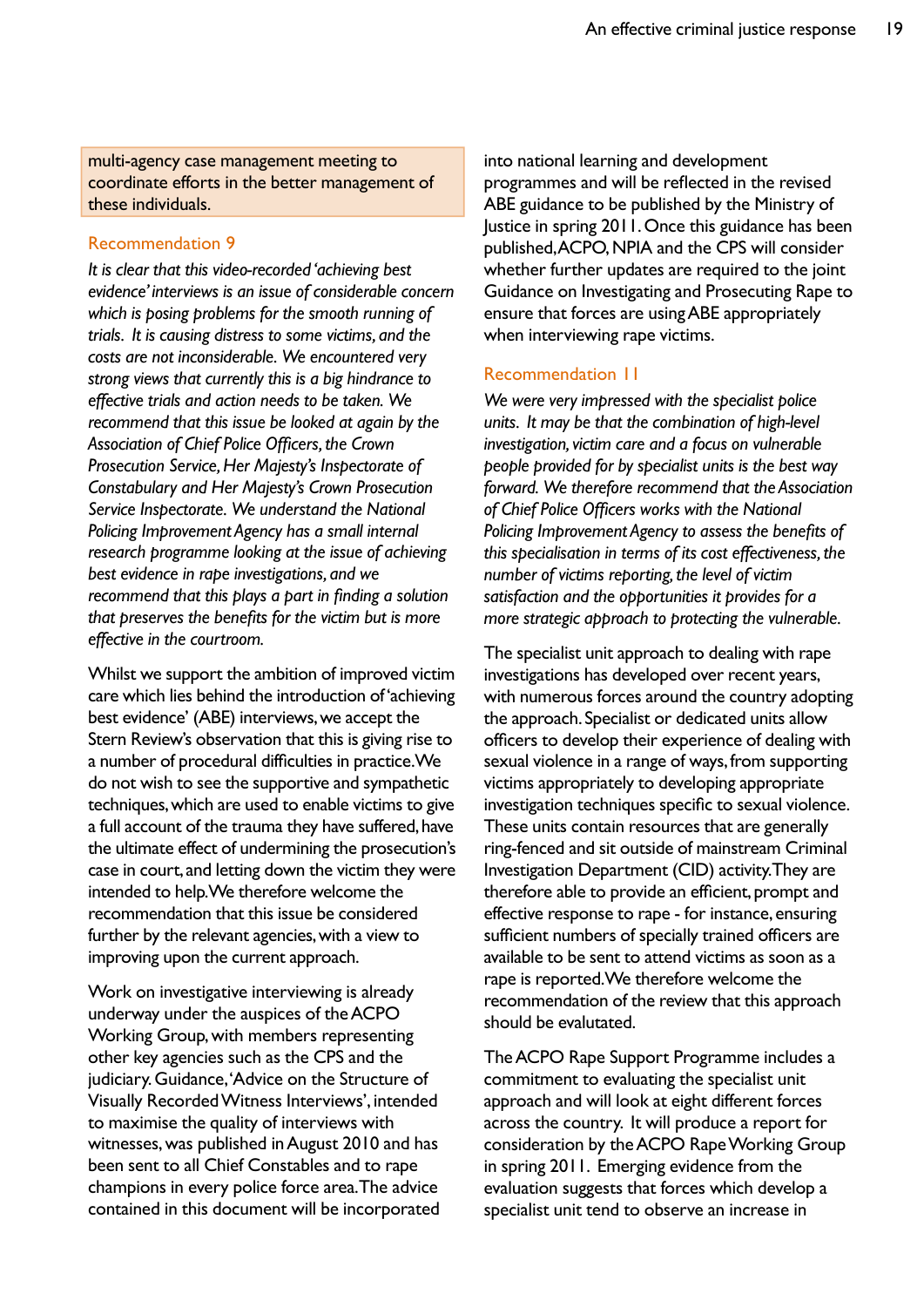reporting and confidence amongst victims and a more joined up approach between agencies, the voluntary sector and the police. This results in a more joined-up service for victims.

## **Prosecution**

## Recommendation 17

*We accept that in very busy court centres there are great difficulties in ensuring individual ownership of cases. Nevertheless, it is desirable and we recommend that the Crown Prosecution Service takes steps to ensure its stated policy of individual ownership of cases is applied so that cases are managed and progressed effectively.*

### Recommendation 18

*We also recommend that the Association of Chief Police Officers, the Crown Prosecution Service and the Local Government Association initiate discussions to resolve difficulties about disclosure of local authority third-party material, with a view to ensuring all local authorities adopt the protocol between the Crown Prosecution Service, police and local authorities on the exchange of information.* 

The Stern Review brought out some concerns, raised by the judiciary, about the thoroughness of preparatory work that goes into rape cases, particularly with regard to the disclosure of information by a third party, such as social services or GPs. The disclosure of material that can undermine a case during a trial can result in a witness's credibility's being reduced and even in the discontinuance of a case. This, of course, can cause incalculable damage to the victim. Therefore, where the prosecutor has an opportunity to review the material and address the issues raised at an early stage in the investigation, such an outcome may be preventable, and all steps should be taken to ensure this happens.

We welcome the recommendation to ensure the protocol on exchange of information is used to best effect. The Director of Public Prosecutions (DPP), head of the CPS, has confirmed that the CPS will try to re-establish effective voluntary arrangements with as many local authorities as possible. To this end, the CPS has carried out an audit of its areas to identify any problems in the

implementation of the protocol and is discussing its findings with the Association of Directors of Social Services and ACPO with a view to undertaking a review of the protocol. This should ensure that material which may undermine a prosecution can be dealt with effectively at an early stage in the proceedings.

The Stern Review also deals with the CPS policy of individual prosecutor ownership of rape cases. This policy seeks to ensure that cases are managed and progressed effectively, with less chance of such preparatory work slipping through the gaps between prosecutors. We accept the recommendation that this should be achieved wherever possible. The CPS is committed to ensuring that its rape policy is consistently applied, including allocating every rape case to a rape specialist prosecutor who is responsible for its conduct from early in the investigation until the case is finalised. From January 2011, this element of CPS policy will be included in the violence against women assurance scheme, as detailed in the section on An Effective Criminal Justice Response.

The introduction of the violence against women assurance scheme is just one aspect of a package of measures to strengthen rape prosecutions announced by the DPP in December 2010. Other measures include seeking the views of interested parties on the factors that prosecutors should consider before prosecuting people connected with rape allegations on grounds of perverting the course of justice. This will inform new guidance for prosecutors. In addition any prosecutor who is considering charging a person who has retracted a rape allegation with an offence of perverting the course of justice will need the DPP's approval before they can proceed. The DPP is also committed to reinforcing the 'merits-based' approach to rape prosecutions by dealing effectively with myths and stereotypes and improving the quality of communication with victims.

# Managing performance

### Recommendation 14

*We recommend, for the 2010 thematic inspection to be carried out by Her Majesty's Inspectorate of*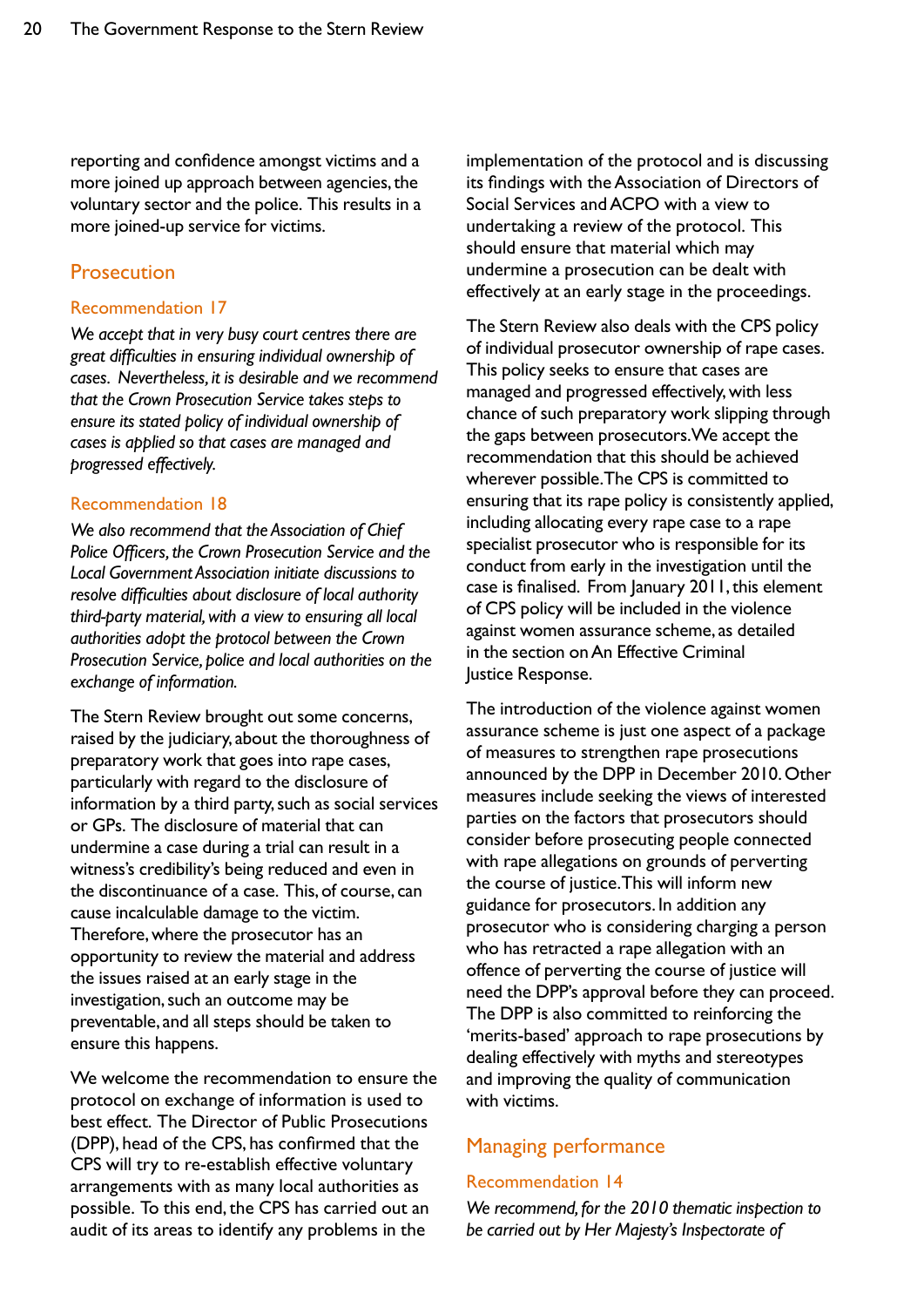*Constabulary and her Majesty's Crown Prosecution Service Inspectorate, a different approach to the one adopted for the previous thematic inspections. Specifically, we recommend that forces are assessed against the following:*

- *• those reporting are treated well, i.e. victim satisfaction*
- *• local arrangements are in place so that the many people who report, where reporting is part of a pattern of abuse in their lives, are linked into other agencies; and*
- *• good practice in the collection of intelligence material is in place.*

### Recommendation 16

*We learnt that joint police/prosecution performance measures are currently being considered by the cross-government Rape Monitoring Group. We welcome this development and recommend that this work is completed with all speed in order to remove what are seen to be barriers to effective joint working between the Crown Prosecution Service and police.* 

The final aspect that the Stern Review considered in relation to the response of the criminal justice system was that of performance and partnership working. Reflecting on previous scrutiny, the review highlighted the impact that the thematic inspections in 2002 and 2007 had had on police and CPS performance but recommended that a different approach be taken in future.

The joint inspection *'Rape Investigation: Adding Value to Victims through Focusing on Suspects and Defendants'* began in November 2010. It is visiting six force areas to examine how suspects and defendants are managed, with a focus on identification of repeat suspects and assessment and management of any risks identified. The handling of intelligence will be a key consideration in the inspection.

The inspection is intended to drive improved performance in the way that cases are handled (and thereby seeks to improve victim outcomes, which may lead to an increase in victim satisfaction) through ensuring that suspect/defendant issues are incorporated into the investigation and prosecution of cases. It will also seek to ensure

that these issues are considered at each stage of a case instead of the tendency to concentrate on issues affecting the credibility of victims. The inspection will, to an extent, cover the requirement for multi-agency working between agencies. Furthermore, it will provide a clear message that victim care is related to ensuring that specially trained officers are on hand, that quality SARC service provision is necessary to provide the appropriate crisis care, and that the trauma of the incident must be taken into account when interviewing the victim.

We are not in a position to prescribe performance measures but it is still important that police are able to benchmark their performance on this issue at a peer level. The Rape Monitoring Group is considering a range of validation measures that may be used to better measure joint working. Further training will be rolled out which will help forces understand their own performance. However, the HMIC-led Rape Monitoring Group will continue to look at performance in handling rape cases in each force area and is in the process of designing a series of statistical measures which will assess this by following each case from the point at which it is reported to the police to the point at which it is considered or discontinued in court. This will remove the focus on separate police and CPS measurements which cannot accurately be combined in order to provide the wider view for which the Stern Review calls. The Rape Monitoring Group is also developing a toolkit for use by local areas to support better understanding of performance on a self-help basis in addressing rape in a particular area. This is currently out for consultation. In addition, ACPO is leading on a piece of work to examine the early findings emerging from the HMIC thematic inspection. These suggest that joint working between the police and the CPS, such as early consultation, has not been taking place on a consistent basis. ACPO will provide, as it currently does in partnership with the NPIA, a number of training days for key staff to ensure that the basis for joint work is understood and implemented consistently across the country.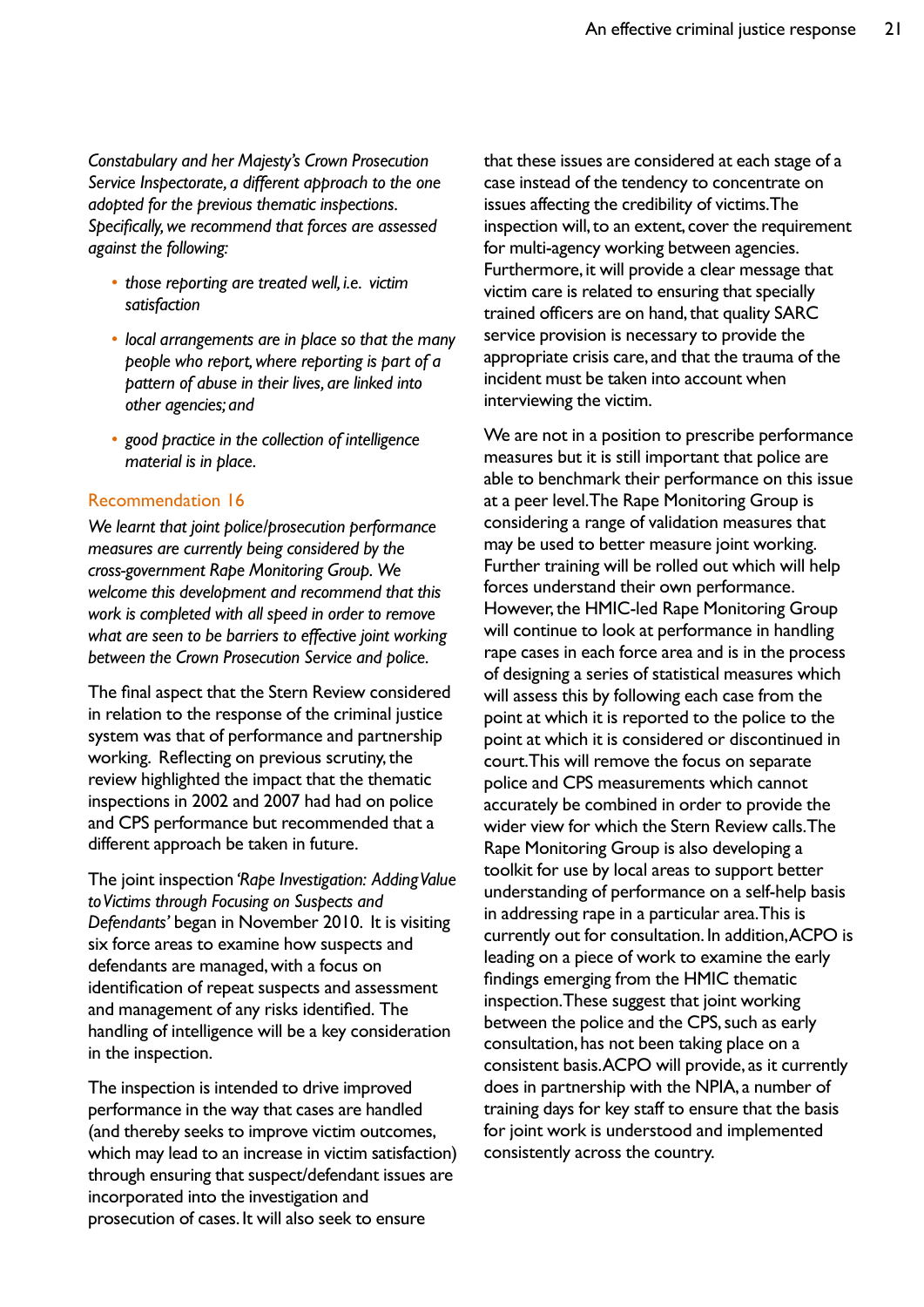# <span id="page-21-0"></span>Accountability and governance

As we have set out in our strategic vision to tackle violence against women and girls, an effective response to rape and sexual violence is not achievable by government alone. All partners, at both national and local level, need to understand the roles that they play in supporting victims of rape and sexual violence – whether this is through the criminal justice system, or in the provision of the services such as support, advocacy and counselling which rape victims need. Crucially, victims need an approach that is co-ordinated, victim-centred and consistent.

### Recommendation 12

*We recognise that there are a number of existing local arrangements in place, such as Local Criminal Justice Boards and Community Safety Partnerships. We do not wish to be prescriptive about the types of local arrangements needed, but are of the view that local arrangements should aim to bring together health, the voluntary sector, local authority safeguarding services, the police, the Crown Prosecution Service and Her Majesty's Court Service to focus on rape. We therefore recommend that a suitable arrangement should be put in place, bringing together representatives from these organisations, to create an effective governance structure for the handling of rape complaints and to enable issues to be brought to a multi-agency forum where action can be taken.* 

### Recommendation 23

*In order to assess the extent to which all police forces and the Crown Prosecution Service are implementing the 2009 'Guidance on Investigating and Prosecuting* 

*Rape', we recommend the government reports annually to Parliament on progress made.* 

We welcome the Stern Review's focus on multiagency working at a local level and the need for decisive and strategic leadership. We fully endorse the recommendation that this is what is required. As the right structure for bringing together local partners will depend on local circumstances we do not wish to prescribe what model local areas should use. However, whatever structure a local area may opt for, it will need to take account of imminent changes to the policing and health landscapes to ensure that an effective local response to rape and sexual violence is embedded within those new arrangements from the start. As part of the new violence against women assurance regime, the CPS will review local multi-agency structures and share best practice across areas.

The joint 2009 ACPO, CPS and NPIA guidance on *Investigating and Prosecuting Rape* was developed by those agencies to bring together the best examples of operational good practice. Central government does not monitor the implementation of this guidance at force level and cannot therefore provide reports to Parliament on that basis.

The CPS publishes annually a comprehensive violence against women Crime report which sets out data, actions and case studies in relation to offences which come within the ambit of violence against women. While it is not presented to Parliament, this information is in the public domain and will implicitly cover the extent to which the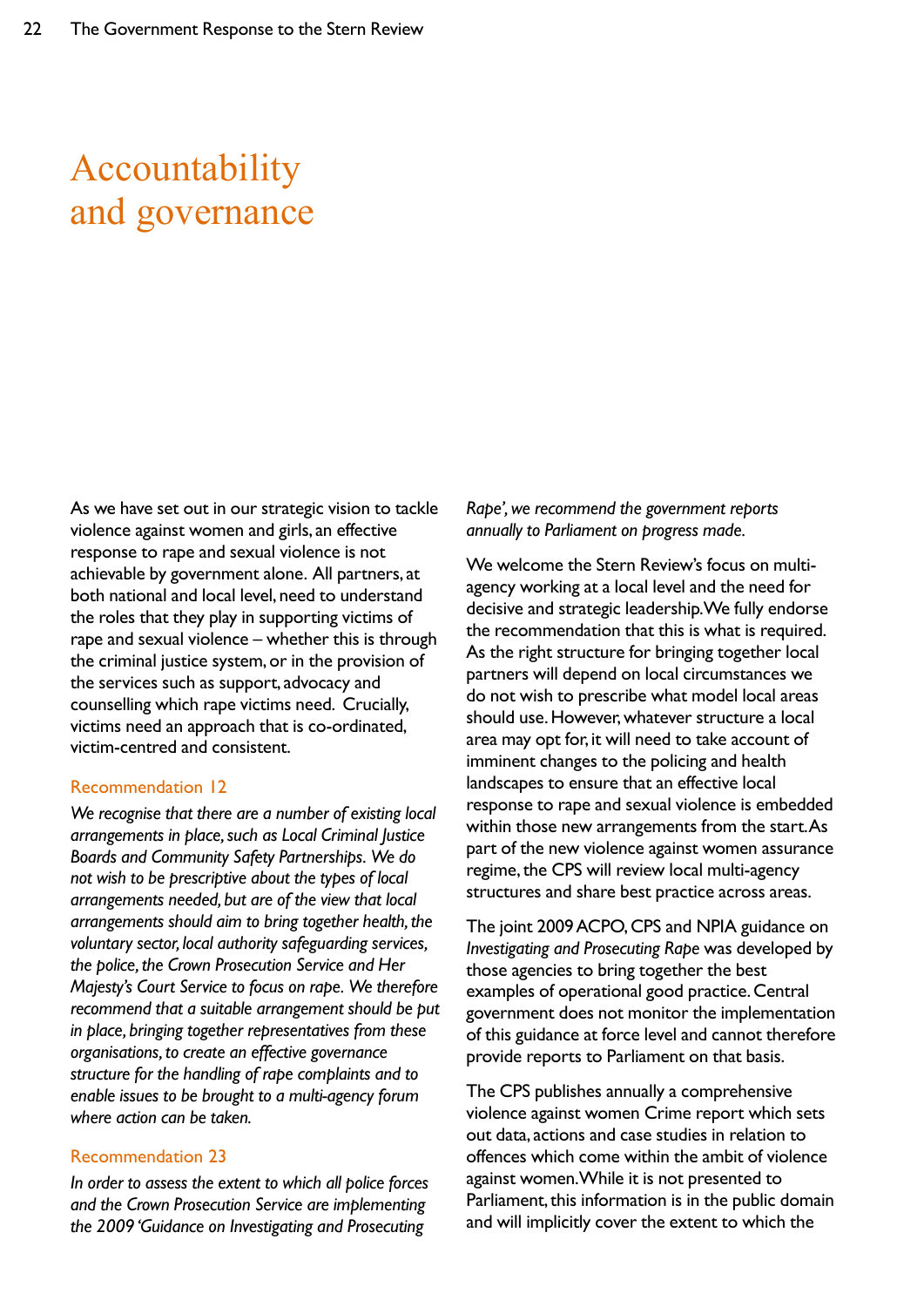<span id="page-22-0"></span>guidance is being implemented by CPS areas. This will also come under further scrutiny as the HMIC-led Rape Monitoring Group develops new validation measures which look at all elements of police performance on rape.

# Next Steps

Baroness Stern has provided a comprehensive analysis of the way that rape complaints are handled in England and Wales. Our intention is to build on the foundation she has provided.

As well as the twenty-three recommendations which we have responded to here, the Stern Review also brought out a number of challenges and issues which did not have recommendations attached to them.

With our partners, we will give consideration to these challenges as part of our policy development on rape and sexual violence as we move forward.

We will also continue to monitor the implementation of the actions included in this response, and indeed our progress in tackling rape and sexual violence more broadly, through the Inter-Ministerial Group on violence against women and girls and its supporting governance structure.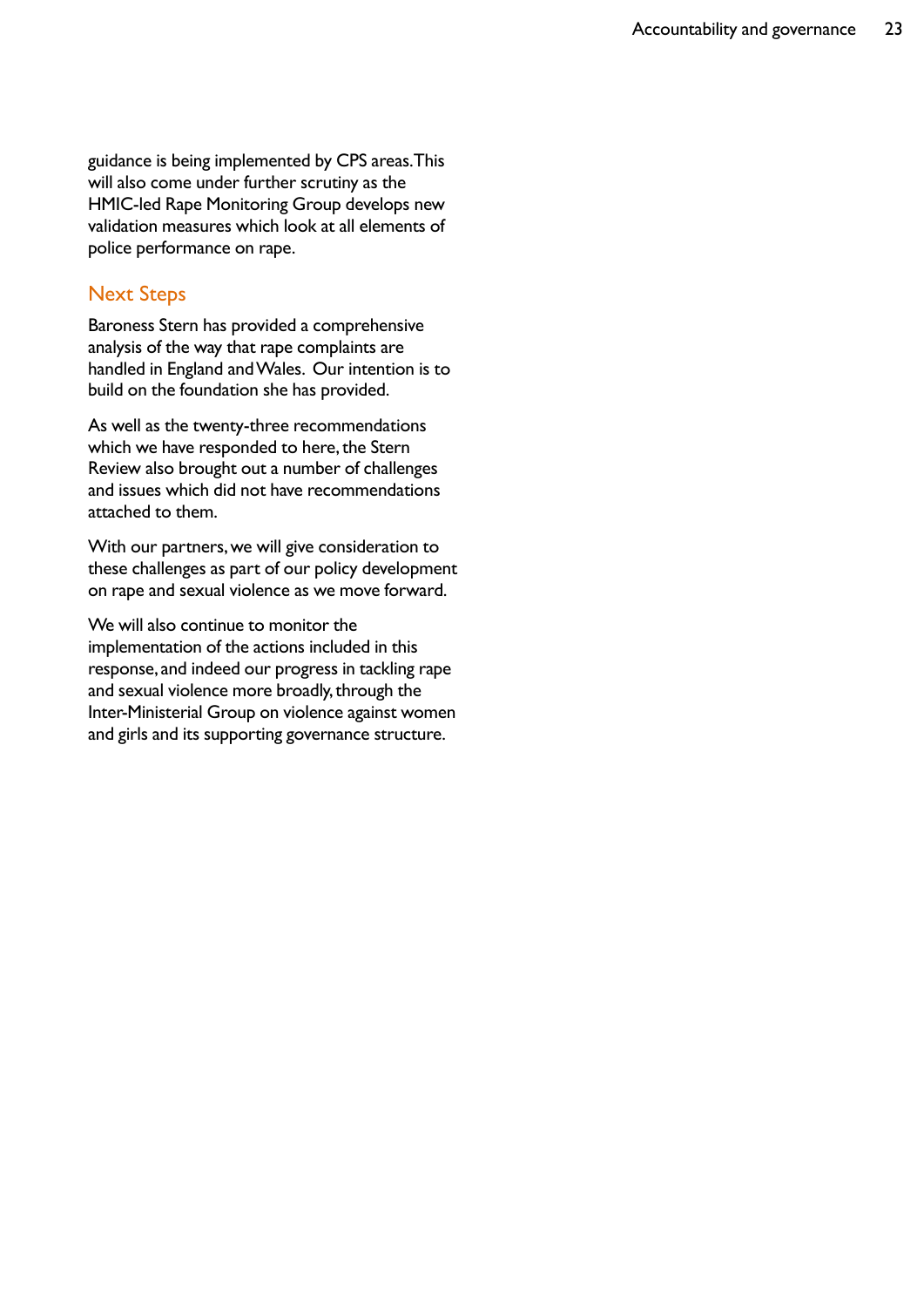# <span id="page-23-0"></span>Summary of responses

Generally agreed = government and its partners are in position to take forward the recommendation Partially agreed = government and its partners are in a position to take forward the recommendation in part or more work is required before the recommendation can be taken forward

| <b>Stern Review Recommendation</b>                                                                                                                                                                                                                                                                                                                                                                                                                 | <b>Government Response</b><br>Summarised | <b>Section</b>                                                                                   |
|----------------------------------------------------------------------------------------------------------------------------------------------------------------------------------------------------------------------------------------------------------------------------------------------------------------------------------------------------------------------------------------------------------------------------------------------------|------------------------------------------|--------------------------------------------------------------------------------------------------|
| <b>Recommendation I</b><br>We recommend that the National Statistician and<br>the Home Office should aim to ensure that the<br>publication of crime statistics is always<br>accompanied by enough explanation to ensure that<br>their meaning can be widely understood.                                                                                                                                                                            | Generally agreed.                        | Understanding<br>sexual violence:<br>Improving<br>presentation of<br>data.                       |
| <b>Recommendation 2</b><br>We recommend that the basic elements of the<br>Sexual Offences Act 2003 are given more publicity,<br>and information in simple language is made available<br>to young people and those who work with young<br>people who are able to disseminate it widely.                                                                                                                                                             | Generally agreed.                        | Understanding<br>sexual violence:<br>Improving<br>communication<br>and challenging<br>attitudes. |
| <b>Recommendation 3</b><br>In view of the controversy surrounding false<br>allegations, the strong feelings the subject arouses<br>and the part the controversy plays in the response<br>to rape complainants, we recommend that the<br>Ministry of Justice commissions and publishes an<br>independent research report to study the frequency<br>of false allegations of rape compared with other<br>offences and the nature of such allegations. | Generally agreed.                        | Understanding<br>sexual violence:<br>Improving<br>presentation of<br>data.                       |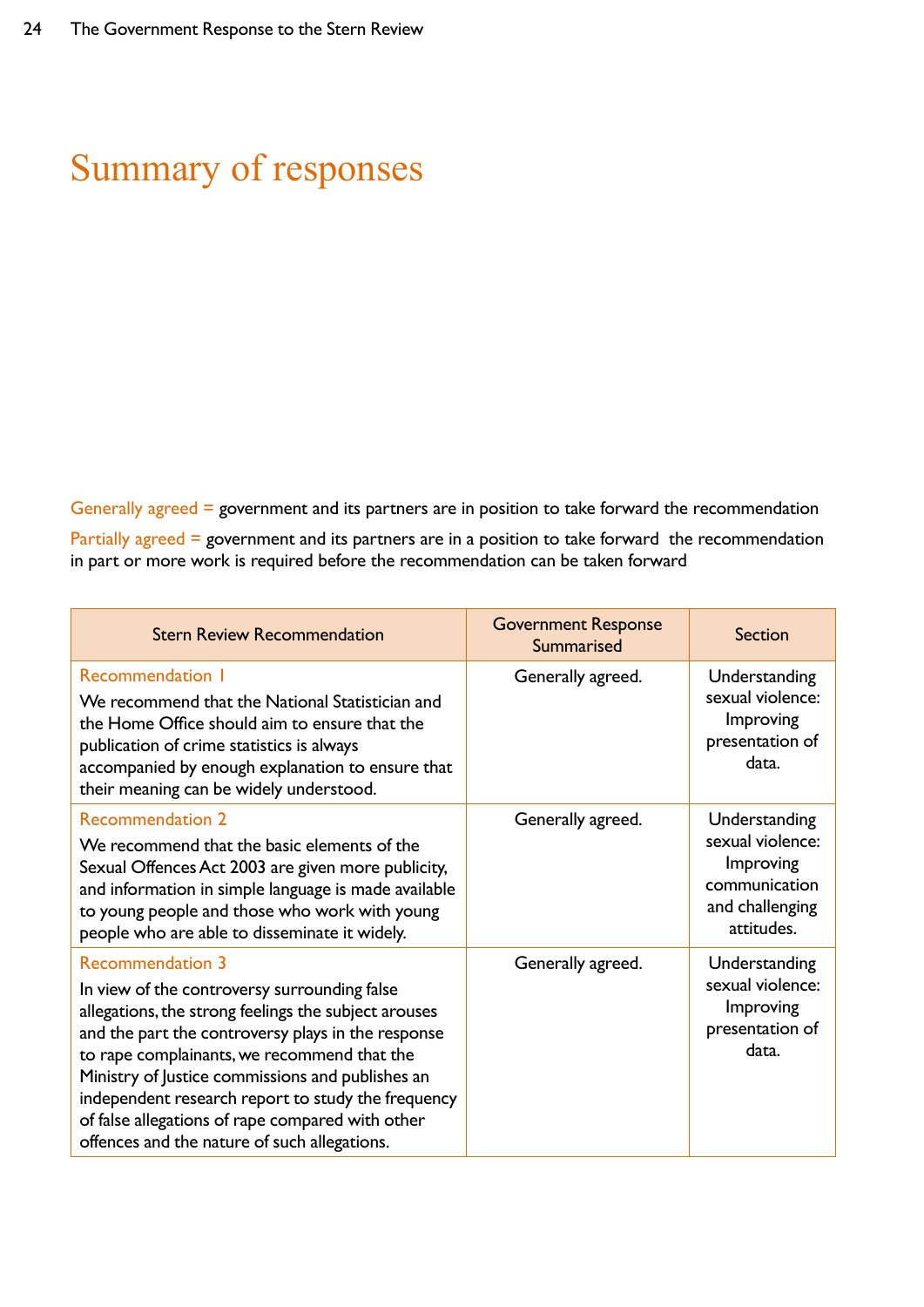<span id="page-24-0"></span>

| <b>Recommendation 4</b><br>We recommend that the Home Office and Ministry<br>of Justice should work with the National Statistician<br>in order to find a way of presenting criminal justice<br>data that enables comparisons to be made of the<br>outcomes for various offences, and makes clear<br>what conclusions can and cannot be drawn from<br>those data.                                                                                                                                                                                                                                                                                                                                                                                                                               | Generally agreed.                                                                                                                                                                                                     | Understanding<br>sexual violence:<br>Improving<br>presentation of<br>data.                       |
|------------------------------------------------------------------------------------------------------------------------------------------------------------------------------------------------------------------------------------------------------------------------------------------------------------------------------------------------------------------------------------------------------------------------------------------------------------------------------------------------------------------------------------------------------------------------------------------------------------------------------------------------------------------------------------------------------------------------------------------------------------------------------------------------|-----------------------------------------------------------------------------------------------------------------------------------------------------------------------------------------------------------------------|--------------------------------------------------------------------------------------------------|
| <b>Recommendation 5</b><br>We recommend that when education and<br>awareness-raising campaigns and programmes on<br>rape and sexual assault are developed, careful<br>consideration be given to their design so that they<br>spread understanding of the current law on rape;<br>do not in any way perpetuate false understandings<br>of how rape victims respond; and take full<br>advantage of the diverse range of new media<br>outlets so they are as imaginative, targeted and<br>effective as possible.                                                                                                                                                                                                                                                                                  | Generally agreed.                                                                                                                                                                                                     | Understanding<br>sexual violence:<br>Improving<br>communication<br>and challenging<br>attitudes. |
| <b>Recommendation 6</b><br>We support wholeheartedly the recommendation<br>that the funding and commissioning of forensic<br>medical services should be transferred from the<br>police to the NHS. We also endorse the view of<br>the taskforce led by Sir George Alberti that forensic<br>physicians should be employed by the NHS, have<br>better access to high-quality training, be an<br>integrated part of the new NHS clinical governance<br>framework and commissioned in sufficient numbers<br>to meet the needs of victims of rape. We would<br>further recommend that there should be more<br>appropriate accreditation for forensic physicians to<br>ensure every victim of rape should have the choice<br>of a male or female forensic physician to undertake<br>the examination. | Generally agreed.                                                                                                                                                                                                     | Supporting<br>victims: forensic<br>medial services.                                              |
| <b>Recommendation 7</b><br>We welcome the specific commitment by the<br>government to have one Sexual Assault Referral<br>Centre in every police force area by 2011 and<br>recommend that since some police force areas are<br>very large, the need for additional centres should<br>be considered once the initial phase of<br>development is complete.                                                                                                                                                                                                                                                                                                                                                                                                                                       | Partially agreed.<br>Local areas are best placed<br>to consider how best to<br>provide services to rape<br>victims but they should<br>ensure that all victims have<br>access to the specialist<br>services they need. | Supporting<br>victims: sexual<br>assault referral<br>centres.                                    |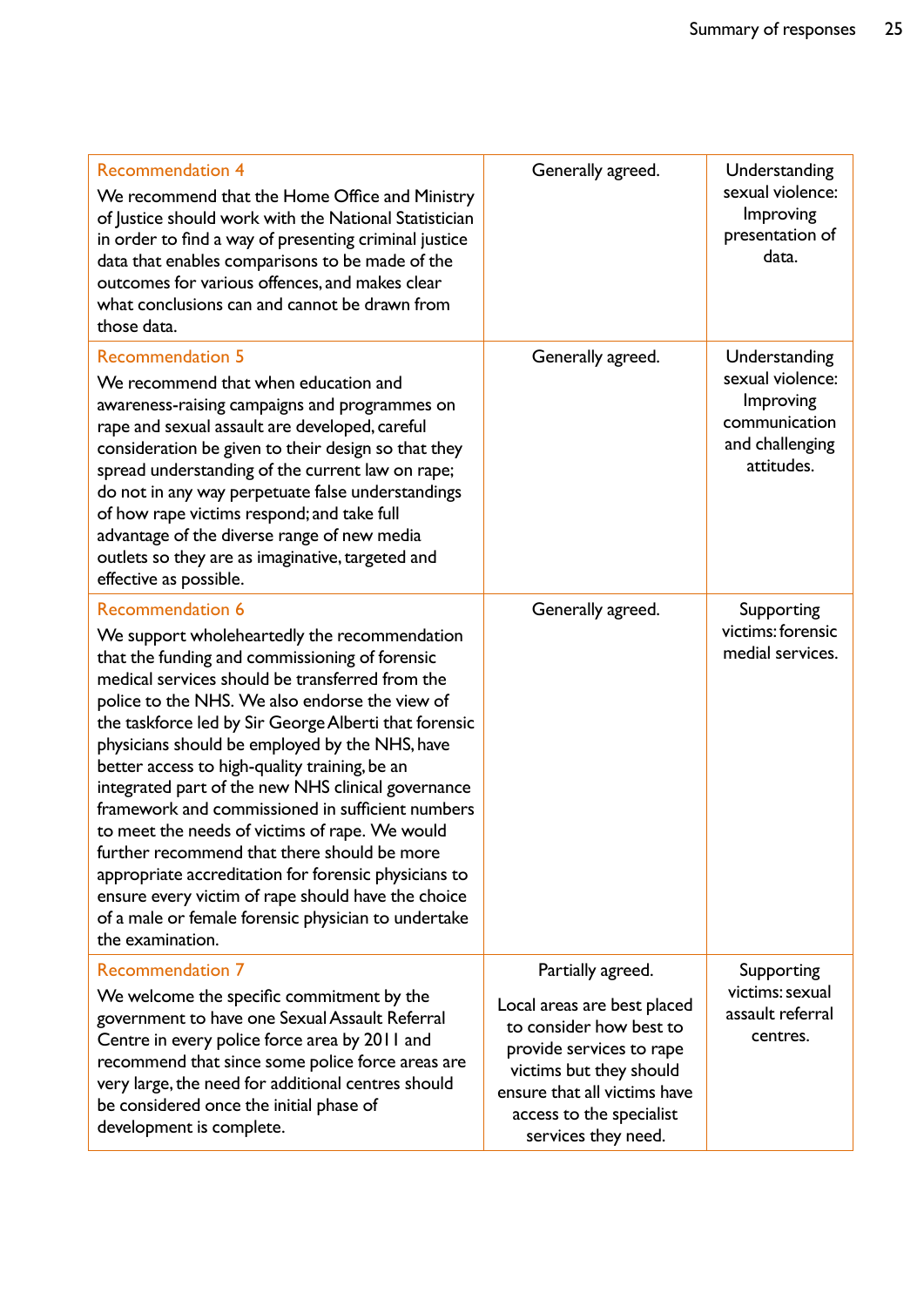| <b>Recommendation 8</b><br>We acknowledge that the existing funding<br>arrangements for Sexual Assault Referral Centres<br>vary across the country, and we would not wish to<br>be prescriptive about how they are set up and run.<br>However, it is clear to us that there is a greater<br>chance of success when there is a strong<br>partnership between the NHS, the police and<br>elements of local government, and equal<br>commitment in the setting up and operation of a<br>Sexual Assault Referral Centre. We recommend<br>this commitment should be shared equally by the<br>police, the NHS and local government.                                                                                                                                                                                                                                                                                                                                                                                         | Partially agreed.<br>It is clear that strong<br>partnership working leads<br>to the best results in this<br>area. Local areas are best<br>placed to agree strategic<br>and funding arrangements<br>that suit them to allow for<br>delivery of the specialist<br>services that victims need. | Supporting<br>victims: sexual<br>assault referral<br>centres.   |
|-----------------------------------------------------------------------------------------------------------------------------------------------------------------------------------------------------------------------------------------------------------------------------------------------------------------------------------------------------------------------------------------------------------------------------------------------------------------------------------------------------------------------------------------------------------------------------------------------------------------------------------------------------------------------------------------------------------------------------------------------------------------------------------------------------------------------------------------------------------------------------------------------------------------------------------------------------------------------------------------------------------------------|---------------------------------------------------------------------------------------------------------------------------------------------------------------------------------------------------------------------------------------------------------------------------------------------|-----------------------------------------------------------------|
| <b>Recommendation 9</b><br>It is clear that video-recorded 'achieving best<br>evidence' interviews is an issue of considerable<br>concern which is posing problems for the smooth<br>running of trials. It is causing distress to some<br>victims, and the costs are not inconsiderable. We<br>encountered very strong views that currently this is<br>a big hindrance to effective trials and action needs<br>to be taken. We recommend that this issue be<br>looked at again by the Association of Chief Police<br>Officers, the Crown Prosecution Service, Her<br>Majesty's Inspectorate of Constabulary and Her<br>Majesty's Crown Prosecution Service Inspectorate.<br>We understand the National Policing Improvement<br>Agency has a small internal research programme<br>looking at the issue of achieving best evidence in<br>rape investigations, and we recommend that this<br>plays a part in finding a solution that preserves the<br>benefits for the victim but is more effective in<br>the courtroom. | Generally agreed.                                                                                                                                                                                                                                                                           | An effective<br>criminal justice<br>response:<br>investigation. |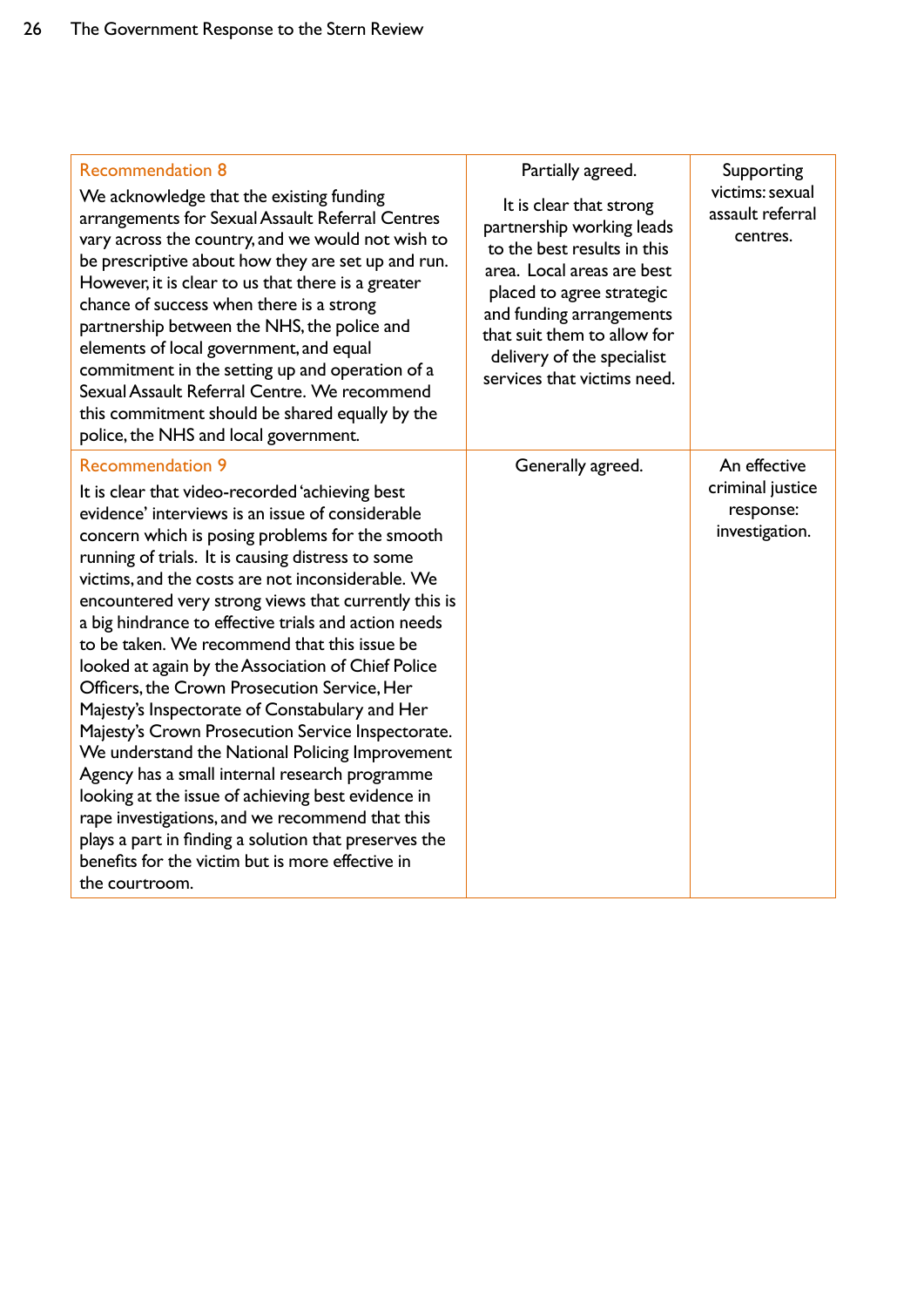| <b>Recommendation 10</b><br>The work that the Association of Chief Police<br>Officer has been doing in partnership with the<br>Crown Prosecution Service and National Policing<br>Improvement Agency is designed to improve the<br>approach taken by all forces in responding to and<br>investigating rape complaints. We have therefore<br>based our recommendations on the assumption<br>that all forces aspire to provide a high-quality<br>service to everyone who reports a rape. The<br>'Guidance on Investigating and Prosecuting Rape'<br>seems to us to reflect the very best that a police<br>service can achieve, and we would make no<br>suggestions for improvements to it. We<br>recommend that the Association of Chief Police<br>Officers should continue the work of seeing the<br>guidance implemented in every police force area.                   | Generally agreed.                                                                                                                                                                                                                                         | An effective<br>criminal justice<br>response:<br>investigation. |
|------------------------------------------------------------------------------------------------------------------------------------------------------------------------------------------------------------------------------------------------------------------------------------------------------------------------------------------------------------------------------------------------------------------------------------------------------------------------------------------------------------------------------------------------------------------------------------------------------------------------------------------------------------------------------------------------------------------------------------------------------------------------------------------------------------------------------------------------------------------------|-----------------------------------------------------------------------------------------------------------------------------------------------------------------------------------------------------------------------------------------------------------|-----------------------------------------------------------------|
| <b>Recommendation 11</b><br>We were very impressed with the specialist police<br>units. It may be that the combination of high-level<br>investigation, victim care and a focus on vulnerable<br>people provided for by specialist units is the best<br>way forward. We therefore recommend that the<br>Association of Chief Police Officers works with the<br>National Policing Improvement Agency to assess the<br>benefits of this specialisation in terms of its cost<br>effectiveness, the number of victims reporting, the<br>level of victim satisfaction and the opportunities it<br>provides for a more strategic approach to<br>protecting the vulnerable.                                                                                                                                                                                                    | Generally agreed.                                                                                                                                                                                                                                         | An effective<br>criminal justice<br>response:<br>investigation. |
| <b>Recommendation 12</b><br>We recognise that there are a number of existing<br>local arrangements in place, such as Local Criminal<br>Justice Boards and Community Safety Partnerships.<br>We do not wish to be prescriptive about the types<br>of local arrangements needed, but are of the view<br>that local arrangements should aim to bring<br>together health, the voluntary sector, local authority<br>safeguarding services, the police, the Crown<br>Prosecution Service and her Majesty's Court<br>Service to focus on rape. We therefore recommend<br>that a suitable arrangement should be put in place,<br>bringing together representatives from these<br>organisations, to create an effective governance<br>structure for the handling of rape complaints and to<br>enable issues to be brought to a multi-agency forum<br>where action can be taken. | Partially agreed.<br>We agree that multi-agency<br>arrangements are important<br>in providing an effective<br>response to the needs of<br>victims of rape. Local areas<br>are best placed to agree the<br>partnership arrangements<br>that work for them. | Accountability<br>and governance.                               |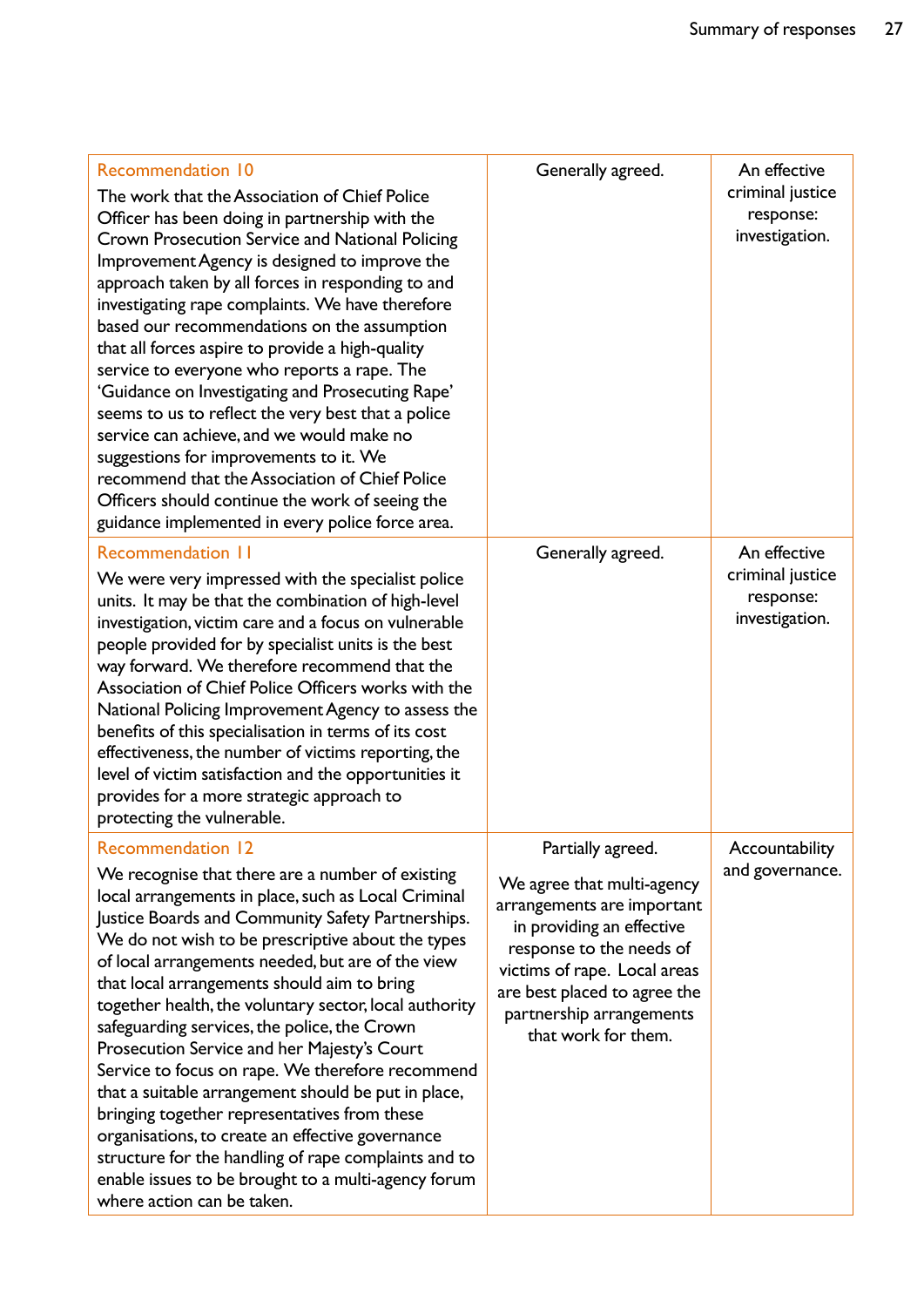| <b>Recommendation 13</b><br>We understand the National Policing Improvement<br>Agency provides key computer technologies to<br>assist forces with tracking intelligence on sex<br>offenders and their offences. We further understand<br>that the mechanics of capturing this intelligence on a<br>national basis do exist. We therefore recommend<br>that the National Policing Improvement Agency take<br>steps to ensure that all police forces are aware of<br>these ways of capturing intelligence.                                                                                                                                                                                                               | Generally agreed.                                                                                                                                                                                                                                                                                                                                                                                       | An effective<br>criminal justice<br>response:<br>investigation.           |
|------------------------------------------------------------------------------------------------------------------------------------------------------------------------------------------------------------------------------------------------------------------------------------------------------------------------------------------------------------------------------------------------------------------------------------------------------------------------------------------------------------------------------------------------------------------------------------------------------------------------------------------------------------------------------------------------------------------------|---------------------------------------------------------------------------------------------------------------------------------------------------------------------------------------------------------------------------------------------------------------------------------------------------------------------------------------------------------------------------------------------------------|---------------------------------------------------------------------------|
| <b>Recommendation 14</b><br>We recommend, for the 2010 thematic inspection<br>to be carried out by Her Majesty's Inspectorate of<br>Constabulary and her Majesty's Crown Prosecution<br>Service Inspectorate, a different approach to the one<br>adopted for the previous thematic inspections.<br>Specifically, we recommend that forces are assessed<br>against the following:<br>• those reporting are treated well, i.e. victim<br>satisfaction;<br>• local arrangements are in place so that the<br>many people who report, where reporting is<br>part of a pattern of abuse in their lives, are<br>linked into other agencies; and<br>• good practice in the collection of intelligence<br>material is in place. | Partially agreed.<br>The thematic inspection<br>carried out in 2010 has<br>focused on how suspects<br>and defendants are managed,<br>with a particular emphasis<br>on the identification of<br>repeat suspects and the<br>assessment and<br>management of any risks<br>identified. This includes a<br>focus on the use of<br>intelligence and is intended<br>to improve overall victim<br>satisfaction. | An effective<br>criminal justice<br>response:<br>managing<br>performance. |
| <b>Recommendation 15</b><br>We recommend that the booklet 'CPS Policy for<br>Prosecuting Cases of Rape' should be widely<br>available to all victims and witnesses. It should be<br>available to all victim and witness units, Independent<br>Sexual Violence Advisers, Sexual Assault Referral<br>Centres, Rape Crisis Centres and should be given as<br>a mater of routine at the appropriate moment to all<br>rape complainants who have decided to report the<br>rape to the police. The Crown Prosecution Service<br>should ensure the booklet is kept under review and<br>regularly updated.                                                                                                                     | Generally agreed.                                                                                                                                                                                                                                                                                                                                                                                       | Supporting<br>victims:<br>information for<br>victims.                     |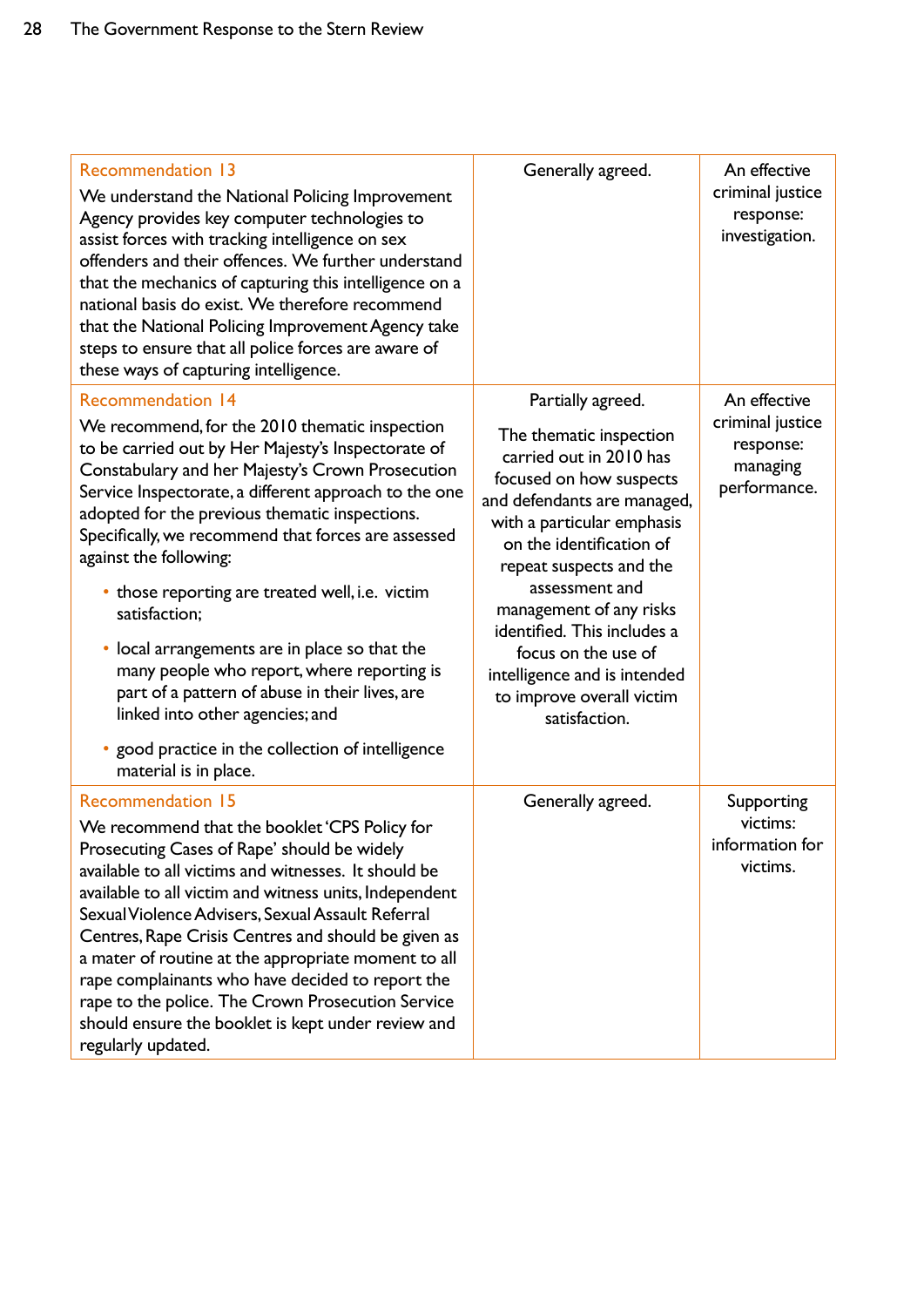| <b>Recommendation 16</b><br>We learnt that joint police/prosecution performance<br>measures are currently being considered by the<br>cross-government Rape Monitoring Group. We<br>welcome this development and recommend that this<br>work is completed with all speed in order to remove<br>what are seen to be barriers to effective joint<br>working between the Crown Prosecution Service<br>and police.                                                    | Partially agreed<br>Performance management<br>is changing. We are not in a<br>position to prescribe<br>performance measures but<br>it is still important that<br>police are able to<br>benchmark their<br>performance on this issue<br>at a peer level. The Rape<br>Monitoring Group is<br>considering a range of<br>validation measures that<br>may be used to better<br>measure joint working.<br>Further training will be<br>rolled out which will help<br>forces to understand their<br>own performance. | An effective<br>criminal justice<br>response:<br>managing<br>performance. |
|------------------------------------------------------------------------------------------------------------------------------------------------------------------------------------------------------------------------------------------------------------------------------------------------------------------------------------------------------------------------------------------------------------------------------------------------------------------|--------------------------------------------------------------------------------------------------------------------------------------------------------------------------------------------------------------------------------------------------------------------------------------------------------------------------------------------------------------------------------------------------------------------------------------------------------------------------------------------------------------|---------------------------------------------------------------------------|
| <b>Recommendation 17</b><br>We accept that in very busy court centres there are<br>great difficulties in ensuring individual ownership of<br>cases. Nevertheless, it is desirable and we<br>recommend that the Crown Prosecution Service<br>takes steps to ensure its stated policy of individual<br>ownership of cases is applied so that cases are<br>managed and progressed effectively.                                                                      | Generally agreed.                                                                                                                                                                                                                                                                                                                                                                                                                                                                                            | An effective<br>criminal justice<br>response:<br>prosecution.             |
| <b>Recommendation 18</b><br>We also recommend that the Association of Chief<br>Police Officers, the Crown Prosecution Service and<br>the Local Government Association initiate<br>discussions to resolve difficulties about disclosure of<br>local authority third-party material, with a view to<br>ensuring all local authorities adopt the protocol<br>between the Crown Prosecution Service, police and<br>local authorities on the exchange of information. | Generally agreed.                                                                                                                                                                                                                                                                                                                                                                                                                                                                                            | An effective<br>criminal justice<br>response:<br>prosecution.             |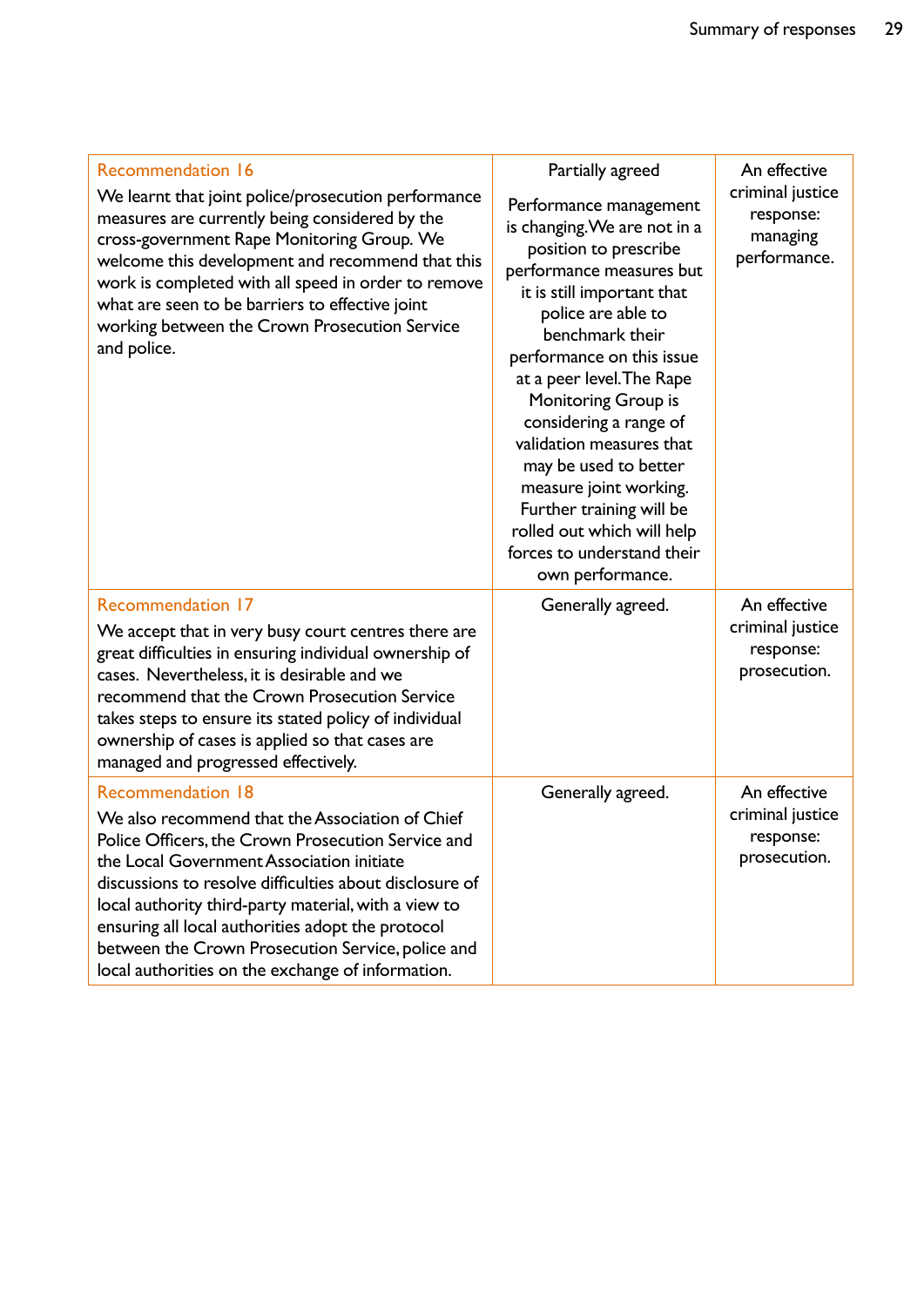| <b>Recommendation 19</b><br>We recommend that Independent Sexual Violence<br>Advisers be seen as an intrinsic part of the way rape<br>complainants are dealt with, as the service that<br>enables the rest to operate effectively and a crucial<br>part of the way in which the State fulfils its<br>obligations to victims of violence. Funding should be<br>available in all areas whether the demand makes a<br>post viable. The service provided spans a number of<br>different local responsibilities across the criminal<br>justice agencies, the local authority and the health<br>service. Therefore the most suitable body to oversee<br>the arrangements seems to us to be whatever<br>arrangement local areas develop in line with our<br>recommendation made in Chapter Two for local<br>machinery to ensure a strategic approach to victims<br>of rape. | Generally agreed.                                                                                                                                                                                                               | Supporting<br>victims:<br>independent<br>sexual violence<br>advisers. |
|----------------------------------------------------------------------------------------------------------------------------------------------------------------------------------------------------------------------------------------------------------------------------------------------------------------------------------------------------------------------------------------------------------------------------------------------------------------------------------------------------------------------------------------------------------------------------------------------------------------------------------------------------------------------------------------------------------------------------------------------------------------------------------------------------------------------------------------------------------------------|---------------------------------------------------------------------------------------------------------------------------------------------------------------------------------------------------------------------------------|-----------------------------------------------------------------------|
| <b>Recommendation 20</b><br>We recommend that the Criminal Injuries<br>Compensation Authority policy that applicants 'who<br>suffer a sexual assault while under the influence of<br>drugs or alcohol will be eligible for a full award' is<br>made clearer in the guidance available to the public<br>and to those supporting victims of rape.                                                                                                                                                                                                                                                                                                                                                                                                                                                                                                                      | Generally agreed.                                                                                                                                                                                                               | Supporting<br>victims: criminal<br>injuries<br>compensation.          |
| <b>Recommendation 21</b><br>We appreciate the requirement to exercise care in<br>disbursing public money and the complexity of<br>assessing each individual's entitlement. We<br>recommend that the eligibility requirement in respect<br>of character, as evidenced by unspent criminal<br>convictions, be reconsidered in terms of its<br>appropriateness for rape victims, with a view to<br>providing clear guidance to case officers that unless<br>there are exceptional circumstances it should not<br>apply to rape victims.                                                                                                                                                                                                                                                                                                                                 | Not agreed<br>The government does not<br>intend to pursue a change<br>of the terms of the<br><b>Criminal Injuries</b><br><b>Compensation Scheme in</b><br>Parliament to exclude rape<br>victims alone from this<br>requirement. | Supporting<br>victims: criminal<br>injuries<br>compensation.          |
| <b>Recommendation 22</b><br>We recommend that the appropriate victims'<br>organisations be consulted and detailed guidance be<br>provided for case officers explaining why the<br>requirement of immediate reporting to the police<br>should normally be waived for rape victims.                                                                                                                                                                                                                                                                                                                                                                                                                                                                                                                                                                                    | Generally agreed.                                                                                                                                                                                                               | Supporting<br>victims: criminal<br>injuries<br>compensation.          |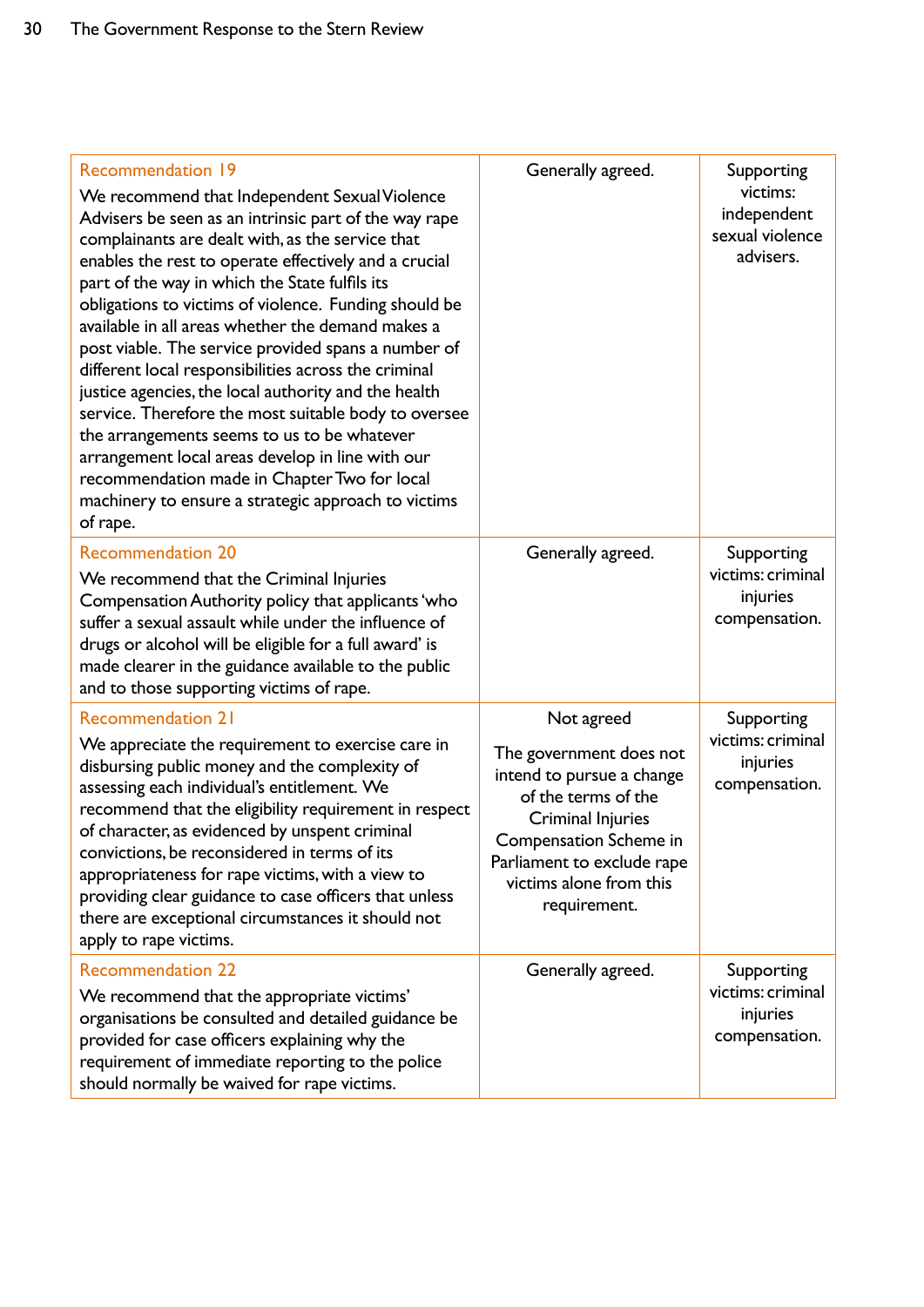| <b>Recommendation 23</b><br>In order to assess the extent to which all police<br>forces and the Crown Prosecution Service are<br>implementing the 2009 'Guidance on Investigating<br>and Prosecuting Rape', we recommend the<br>government reports annually to Parliament on<br>progress made. | Not agreed.<br>The government does not<br>monitor the<br>implementation of the<br>ACPO, CPS and NPIA<br>guidance. The CPS<br>currently publishes data<br>annually on violence against<br>women cases and the Rape<br>Monitoring Group is<br>revising its measures to<br>take account more fully of<br>police performance. We<br>will not therefore duplicate<br>this information but will<br>monitor the<br>implementation of the<br>actions set out in this<br>response through the<br>Inter-Ministerial Group on<br>violence against women<br>and girls. | Accountability<br>and governance. |
|------------------------------------------------------------------------------------------------------------------------------------------------------------------------------------------------------------------------------------------------------------------------------------------------|------------------------------------------------------------------------------------------------------------------------------------------------------------------------------------------------------------------------------------------------------------------------------------------------------------------------------------------------------------------------------------------------------------------------------------------------------------------------------------------------------------------------------------------------------------|-----------------------------------|
|------------------------------------------------------------------------------------------------------------------------------------------------------------------------------------------------------------------------------------------------------------------------------------------------|------------------------------------------------------------------------------------------------------------------------------------------------------------------------------------------------------------------------------------------------------------------------------------------------------------------------------------------------------------------------------------------------------------------------------------------------------------------------------------------------------------------------------------------------------------|-----------------------------------|